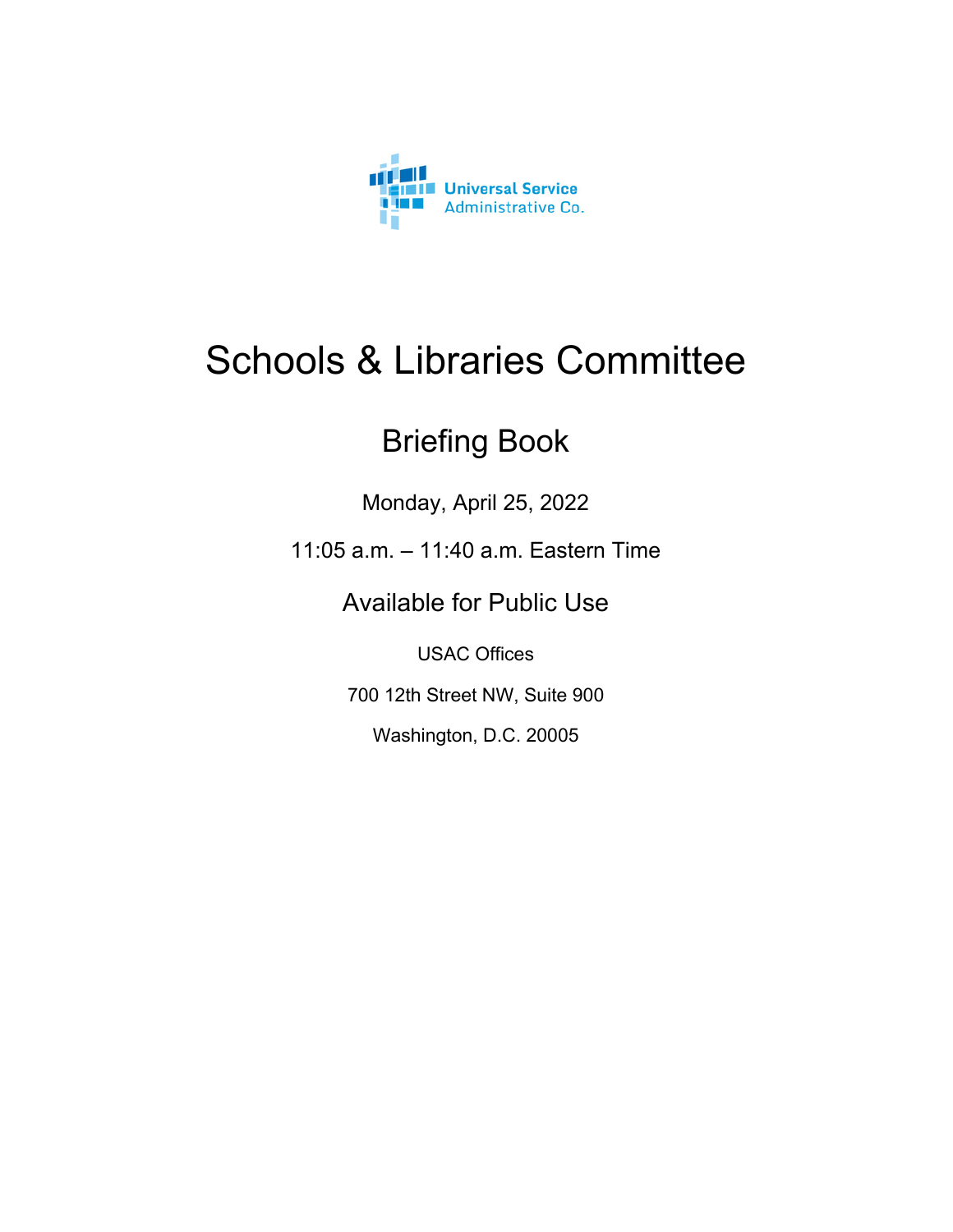### **Universal Service Administrative Company Schools & Libraries Committee Quarterly Meeting Agenda**

#### **Monday, April 25, 2022 11:05 a.m. – 11:40 a.m. Eastern Time USAC Offices 700 12th Street, N.W., Suite 900 Washington, D.C. 20005**

| <b>OPEN SESSION</b><br>in Minutes |     |                                                                                                                                                                                                                                                        |    |  |
|-----------------------------------|-----|--------------------------------------------------------------------------------------------------------------------------------------------------------------------------------------------------------------------------------------------------------|----|--|
| Chair                             | a1. | Consent Items (each available for discussion upon request):<br>A. Approval of Schools & Libraries Committee Meeting<br>Minutes of January 24, 2022<br><b>B.</b> Approval of moving all <i>Executive Session</i> items into<br><b>Executive Session</b> | 5  |  |
| Craig                             | a2. | Approval of Schools and Libraries Support Mechanism 3rd<br>Quarter 2022 Programmatic Budget and Demand Projection for<br>the May 2, 2022 FCC Filing                                                                                                    | 5  |  |
| Teleshia                          | i1. | Information on Eight USAC Audit and Assurance Division<br>Schools and Libraries Support Mechanism Beneficiary Audit<br>Reports<br>(For Information Only)                                                                                               |    |  |
| Craig                             | i2. | <b>E-Rate Business Update</b><br>Accomplishments<br>Funding Year 2022 Filing Window Overview<br>Roadmap<br>Appendix: Metrics                                                                                                                           | 20 |  |

| <b>EXECUTIVE SESSION</b><br><b>Confidential – Executive Session Recommended</b> |     |                                                             |  |
|---------------------------------------------------------------------------------|-----|-------------------------------------------------------------|--|
| Craig                                                                           | i3. | E-Rate Business Update (Continued)<br>• Call Center Metrics |  |

#### **Next Scheduled USAC Schools & Libraries Committee Meeting Monday, July 25, 2022**

| MOHUAY, JULY 23, 2022                 |  |
|---------------------------------------|--|
| <b>USAC Offices, Washington, D.C.</b> |  |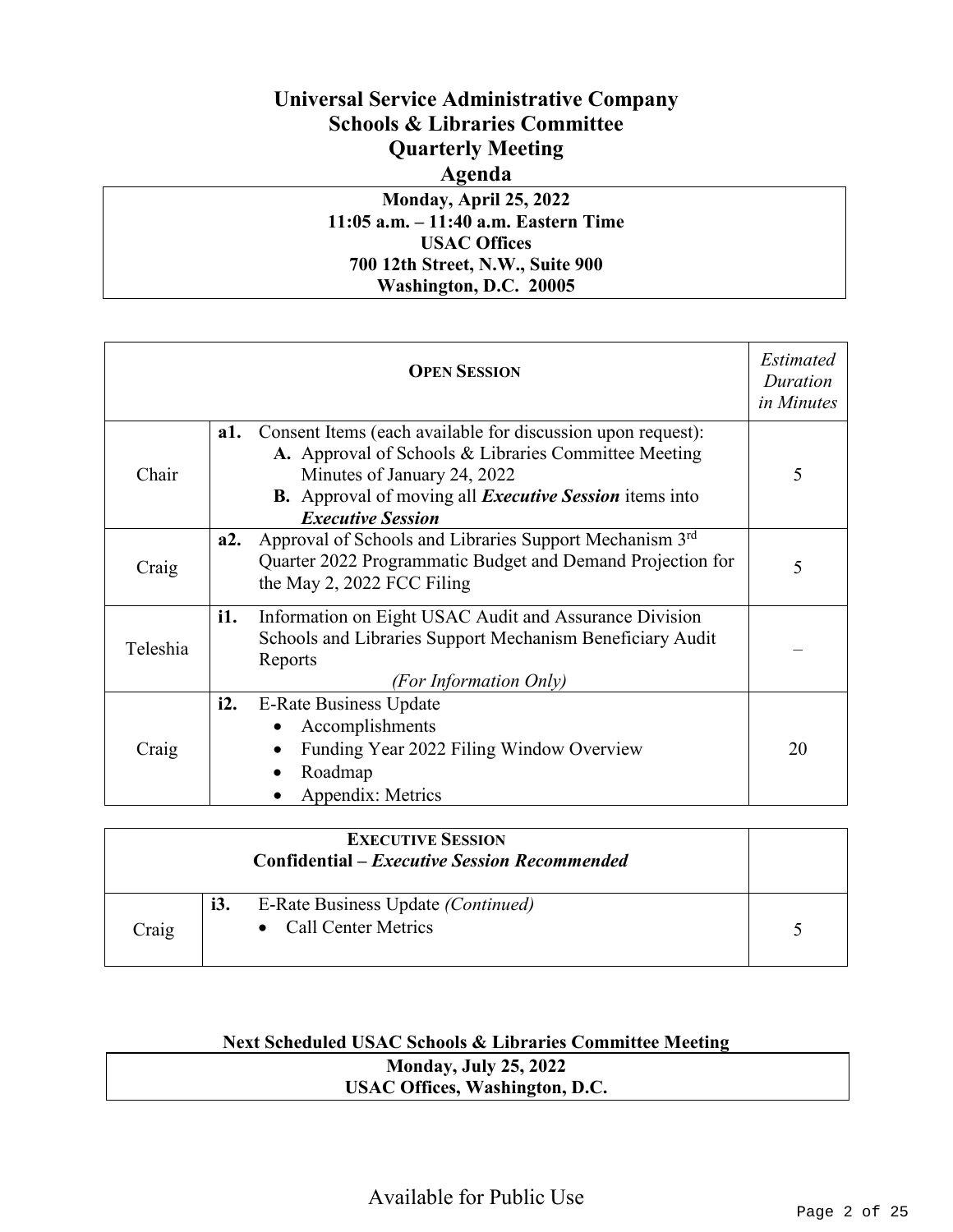#### **Universal Service Administrative Company Schools & Libraries Committee Meeting**

#### **ACTION ITEM**

#### **Consent Items**

#### **Action Requested**

The Schools & Libraries Committee (Committee) of the USAC Board of Directors (Board) is requested to approve the consent items listed below.

#### **Discussion**

The Committee is requested to approve the following items using the consent resolution below:

- A. Approval of Committee meeting minutes of January 24, 2022 (*see* **Attachment A-1**).
- B. Approval of moving all *Executive Session* items into *Executive Session*:
	- (1) **i3 –** E-Rate Business Update *(Continued*). USAC management recommends that this item be discussed in *Executive Session* because it may involve discussion of *specific internal controls or confidential company data* or *internal rules and procedures* concerning the administration of the universal service support mechanisms, where discussion of the matter in open session would result in *disclosure of confidential techniques and procedures* that would compromise program integrity*.*

Upon request of a Committee member, any one or more of the above items are available for discussion by the Committee.

#### **Recommended USAC Schools & Libraries Committee Action**

#### APPROVAL OF THE FOLLOWING RESOLUTION:

**RESOLVED**, that the Schools & Libraries Committee of the USAC Board of Directors hereby approves: (1) the Committee meeting minutes of January 24, 2022; and (2) discussion in *Executive Session* of the items noted above.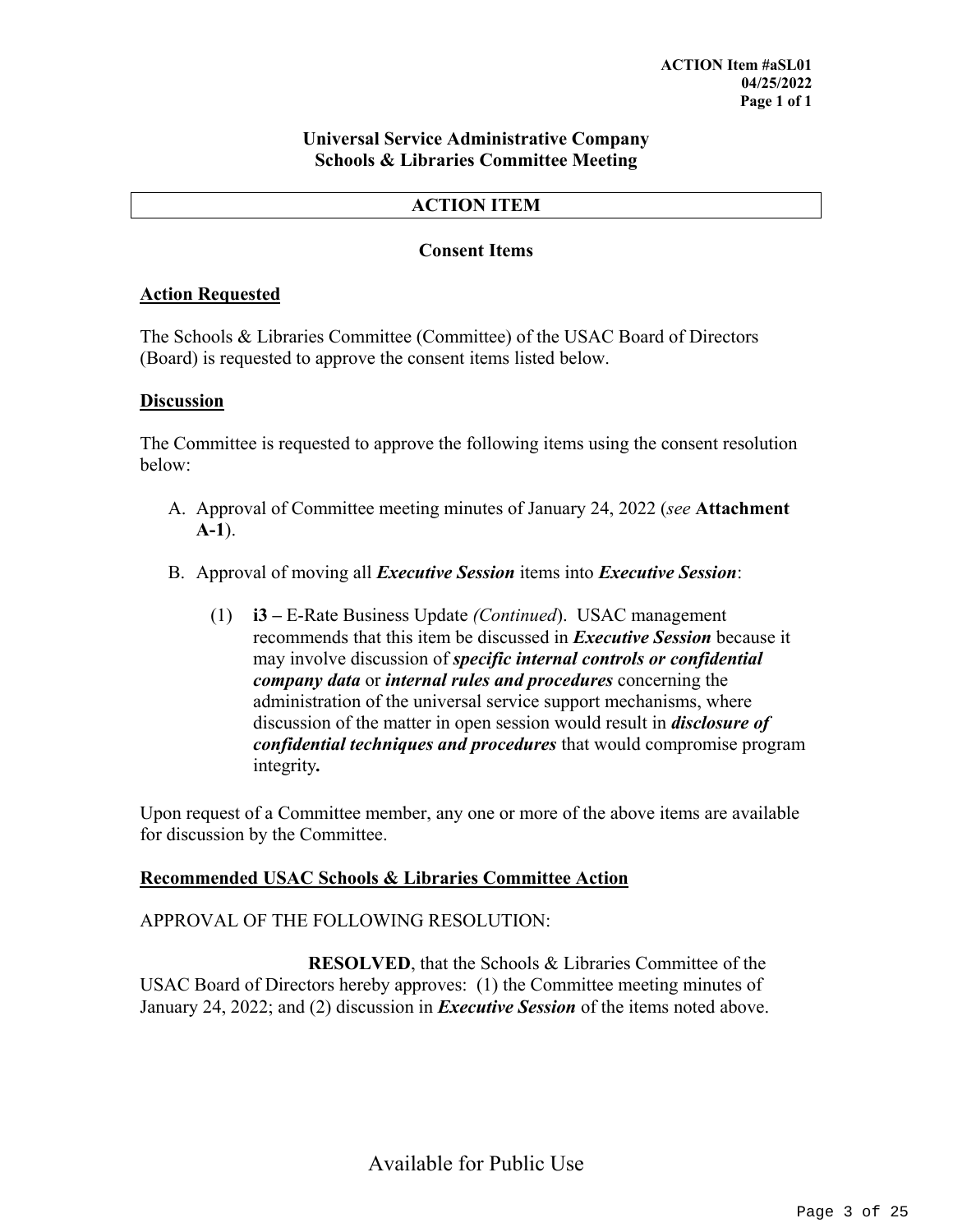#### **UNIVERSAL SERVICE ADMINISTRATIVE COMPANY 700 12th Street, N.W., Suite 900 Washington, D.C. 20005**

#### **SCHOOLS & LIBRARIES COMMITTEE MEETING Monday, January 24, 2022**

#### **(DRAFT) MINUTES[1](#page-3-0)**

The quarterly meeting of the Schools & Libraries Committee (Committee) of the USAC Board of Directors (Board) was held at USAC's offices in Washington, D.C. on Monday, January 24, 2022. A virtual meeting platform was available to the general public for *Open Session* to accommodate the need for increased physical distancing on site due to the COVID-19 pandemic. Dr. Dan Domenech, Committee Chair, called the meeting to order at 10:00 a.m. Eastern Time, with a quorum of eight of nine Committee members present:

| Buzacott, Alan – by telephone   | Gregory, Amber – by telephone                   |
|---------------------------------|-------------------------------------------------|
| Choroser, Beth $- by$ telephone | Schell, Julie Tritt – Vice Chair – by telephone |
| Domenech, Dr. Dan - Chair       | Sekar, Radha – Chief Executive Officer          |
| Fontana, Brent – by telephone   | Wade, Dr. Joan – by telephone                   |

Due to technical difficulties, Mr. Ken Mason joined the meeting by telephone at 10:04 a.m. Eastern Time. He did not participate in the discussion of or vote on item a1.

Other Board members and officers of the corporation present:

Beyerhelm, Chris – Chief Administrative Officer– *by telephone* Butler, Stephen – Vice President of Shared Services – *by telephone* Chalk, Indra – Member of the Board – *by telephone* Davis, Craig – Vice President of Schools and Libraries Delmar, Teleshia – Vice President of Audit and Assurance – *by telephone* Freeman, Sarah – Member of the Board Garber, Michelle – Vice President of Finance and Chief Financial Officer Gaither, Victor – Vice President of High Cost – *by telephone* Gillan, Joe – Member of the Board Hughet, Pamela – Vice President of Lifeline – *by telephone* Hutchinson, Kyle – Vice President of IT and Chief Information Officer – *by telephone*

<span id="page-3-0"></span><sup>&</sup>lt;sup>1</sup> Draft resolutions were presented to the Committee prior to the Committee meeting. Where appropriate, non-substantive changes have been made to the resolutions set forth herein to clarify language, where necessary, or to correct grammatical or spelling errors.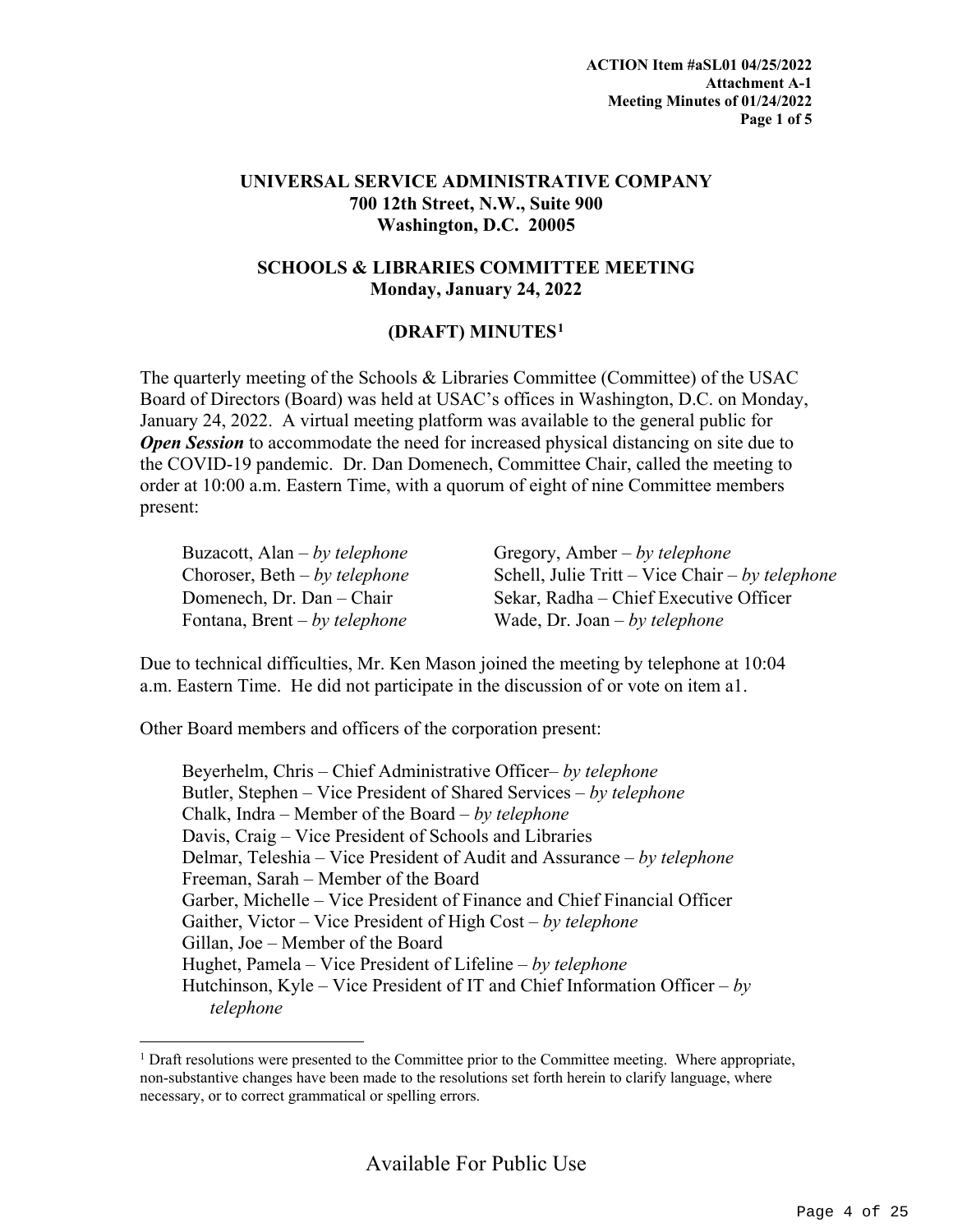Skrivan, Michael – Member of the Board – *by telephone* Sweeney, Mark – Vice President of Rural Health Care – *by telephone* Waller, Jeff – Member of the Board – *by telephone* Wein, Olivia – Member of the Board Wibberly, Dr. Kathy – Member of the Board

Others present:

#### **NAME COMPANY**

| Augustino, Steven – by telephone   | Kelley Drye & Warren LLP                   |
|------------------------------------|--------------------------------------------|
| Benham, Cathy $-by$ telephone      | CSM Consulting, Inc.                       |
| Glisson, Connor – by telephone     | <b>USAC</b>                                |
| Harken, Michelle – by telephone    | CSM Consulting, Inc.                       |
| Kriete, Debra – by telephone       | <b>State E-Rate Coordinators' Alliance</b> |
| LeNard, David $- by$ telephone     | E-Rate Elite Services, Inc.                |
| Nuzzo, Patsy                       | <b>USAC</b>                                |
| Pace, $Regina - by telephone$      | <b>USAC</b>                                |
| Phillippi, Megan                   | <b>USAC</b>                                |
| Schrader, Theresa $- by$ telephone | Broadband Legal Strategies, LLC            |
| Tiwari, Tanya                      | <b>USAC</b>                                |
| Williams, Erin                     | <b>USAC</b>                                |
| Willis, Catherine $- by$ telephone | USAC                                       |
|                                    |                                            |

#### **OPEN SESSION**

All materials from *Open Session* can be found on the [USAC website](https://www.usac.org/about/leadership/board-materials/)**.**

- **a1. Consent Items.** Dr. Domenech presented this item for consideration.
	- **A.** Approval of Committee meeting minutes of October 25, 2021.
	- **B.** Approval of moving all *Executive Session* items into *Executive Session*:
		- (1) **i3**  E-rate Business Update *(Continued, if needed*). USAC management recommended that this item be discussed in *Executive Session* because it may relate to *specific internal controls or confidential company data* and *internal rules and procedures* concerning the administration of the universal service support mechanisms, where discussion of the matter in *Open Session* would result in *disclosure of confidential techniques and procedures* that would compromise program integrity*.*
		- (2) **a4** Approval of Schools and Libraries Support Mechanism 2022 Annual Programmatic Budget. USAC management recommended that this item be discussed in *Executive Session* because this

Available For Public Use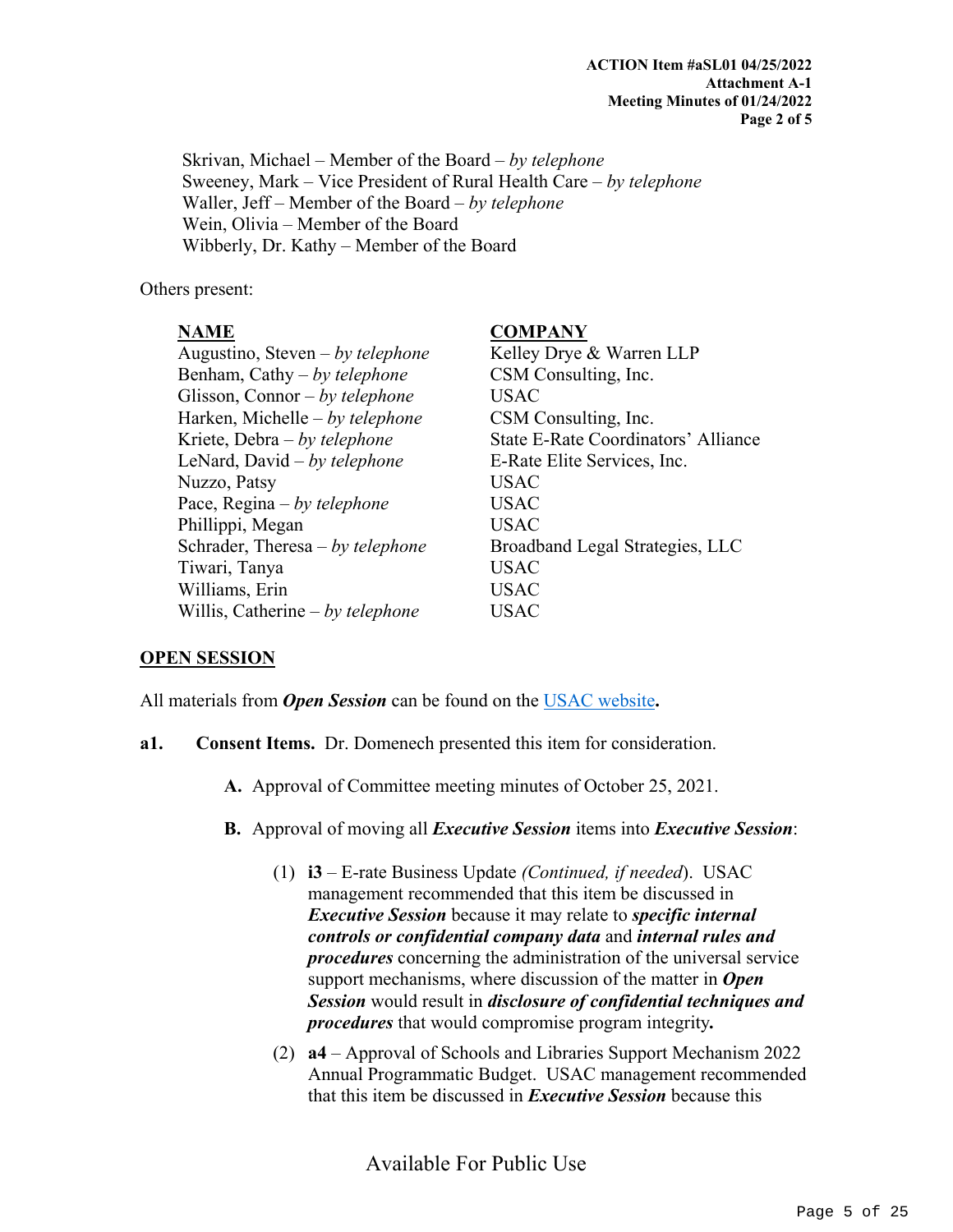matter relates to USAC's *procurement strategy and contract administration.*

On a motion duly made and seconded, and after discussion, the Committee adopted the following resolution:

**RESOLVED**, that the Schools & Libraries Committee of the USAC Board of Directors hereby approves: (1) the Committee meeting minutes of October 25, 2021; and (2) discussion in *Executive Session* of the items noted above.

**a2. Recommendation for Election of Committee Chair and Vice Chair.** Dr. Domenech introduced Dr. Wade. As Chair of the Nominating Committee, Dr. Wade reported on the election recommendations for the Schools and Libraries Committee.

On a motion duly made and seconded, and after discussion, the Committee adopted the following resolution:

**RESOLVED**, that the USAC Schools and Libraries Committee recommends that the USAC Board of Directors elect **Dr. Dan Domenech** as Chair and **Julie Tritt Schell** as Vice Chair of the Committee. The term for each position begins immediately upon the election to such position by the Board and ends at such time as the Chair or Vice Chair (as the case may be): (i) is replaced by a successor selected by the Board, (ii) resigns from the Committee or the Board, (iii) is removed by resolution of the Board, or (iv) is no longer a member of the Board (whichever comes first).

**a3. Approval of Schools and Libraries Support Mechanism 2nd Quarter 2022 Programmatic Budget and Demand Projection for the January 31, 2022 Federal Communications Commission (FCC) Filing.** Mr. Davis presented this item for consideration. The presentation included a written report on USAC management's recommendations for the Schools and Libraries Support Mechanism 2nd Quarter 2022 programmatic budget and demand projection for the January 31, 2022 FCC Filing.

On a motion duly made and seconded, and after discussion, the Committee adopted the following resolutions:

**RESOLVED**, that the USAC Schools and Libraries Committee approves a 2nd Quarter 2022 Schools and Libraries Support Mechanism direct program budget of \$11.44 million; and

**RESOLVED FURTHER**, that the USAC Schools and Libraries Committee directs USAC staff to submit a collection requirement of

Available For Public Use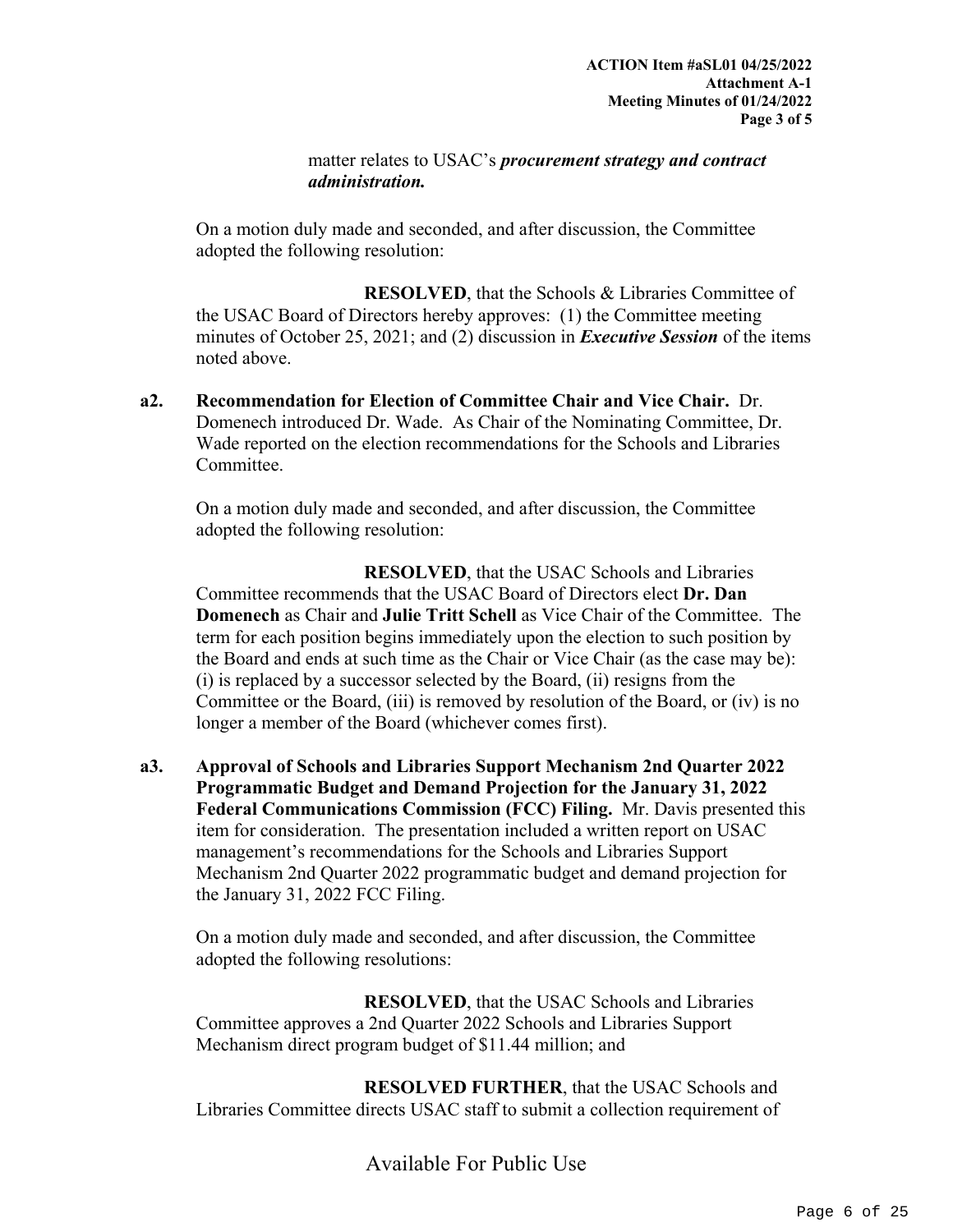\$11.44 million for Schools and Libraries Support Mechanism administrative costs in the required January 31, 2022 filing to the Federal Communications Commission on behalf of the Committee; and

**RESOLVED FURTHER**, that the USAC Schools and Libraries Committee, having reviewed at its meeting on January 24, 2022 the 2nd Quarter 2022 Schools and Libraries Support Mechanism demand estimate of \$563.22 million, hereby directs USAC staff to proceed with the required January 31, 2022 filing to the Federal Communications Commission on behalf of the Committee. USAC staff may make adjustments if the total variance for the Schools and Libraries Support Mechanism is equal to or less than \$10 million, or may seek approval from the Committee Chair to make adjustments if the total variance is greater than \$10 million, but not more than \$15 million.

- **i1. Information on Twelve USAC Audit and Assurance Division Schools and Libraries Support Mechanism Beneficiary Audit Reports.** This item was provided for *information purposes only*. Dr. Domenech noted that the Schools and Libraries Audit Briefing Book would be made public and posted to the USAC website.
- **i2. E-Rate Business Update.** Mr. Davis presented PowerPoint slides to the Committee covering the following items:
	- Funding Year 2021 Accomplishments
	- Funding Year 2022 Window
	- Systems Update
	- Roadmap

At 10:25 a.m. Eastern Time, on a motion duly made and seconded, the Committee moved into *Executive Session* for the purpose of discussing confidential items. Only members of the Board and USAC staff were present.

#### **EXECUTIVE SESSION**

- **i3. E-Rate Business Update** *(Continued).*The Committee determined that continued discussion in *Executive Session* was not needed.
- **a4. Approval of Schools and Libraries Support Mechanism 2022 Annual Programmatic Budget.** Mr. Davis presented this item to the Committee for consideration. The presentation included a written report on the Schools and Libraries Support Mechanism annual budget.

On a motion duly made and seconded, and after discussion, the Committee adopted the following resolution: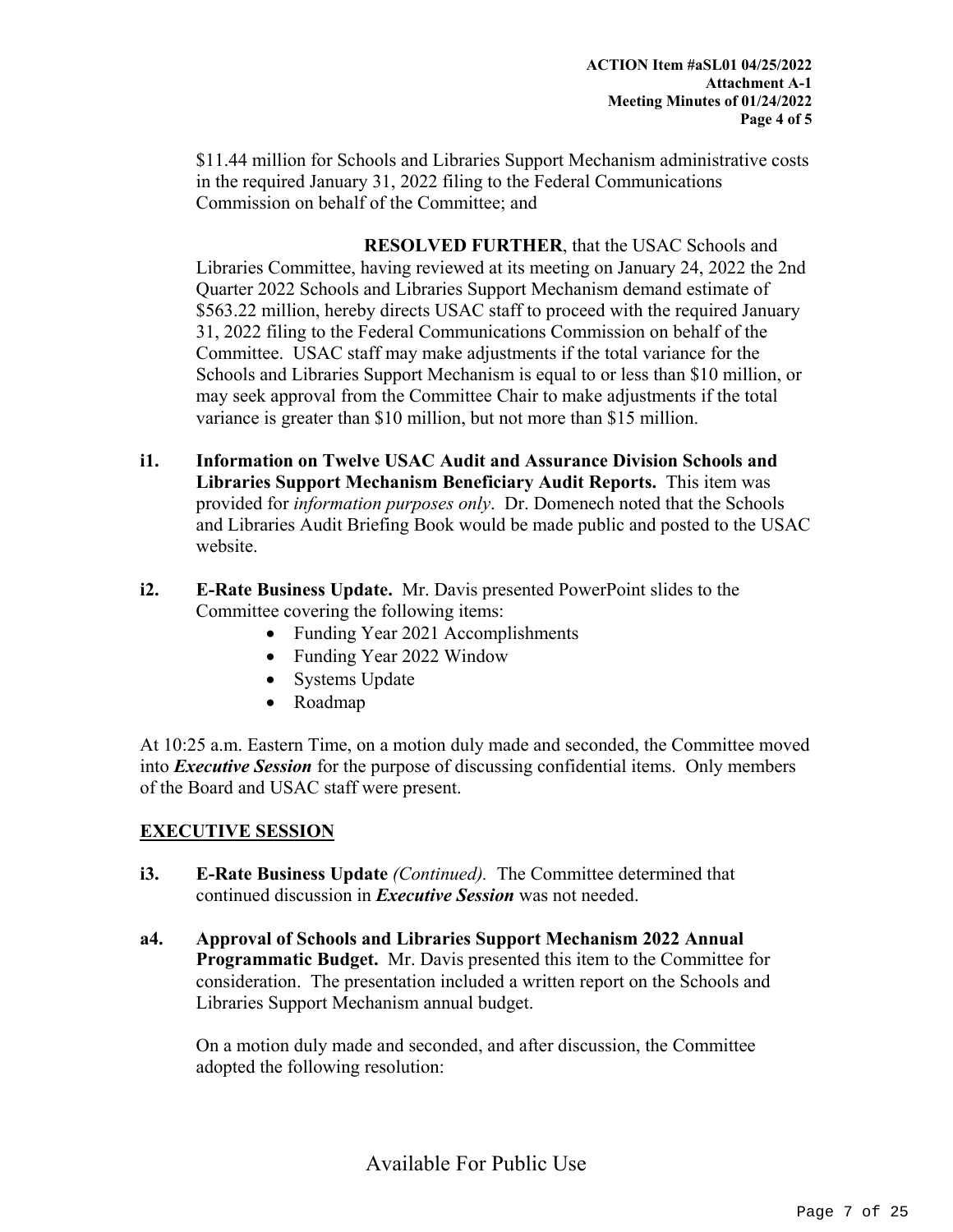**RESOLVED,** that the Schools and Libraries Committee approves a 2022 annual programmatic budget for the Schools and Libraries Support Mechanism of \$45.28 million.

#### **OPEN SESSION**

At 10:30 a.m. Eastern Time, the Committee moved out of *Executive Session* and immediately reconvened in *Open Session*, at which time Dr. Domenech reported that, in *Executive Session*, the Committee took action on item a4.

On a motion duly made and seconded, the Committee adjourned at 10:31 a.m. Eastern Time.

/s/ Olivia Wein Secretary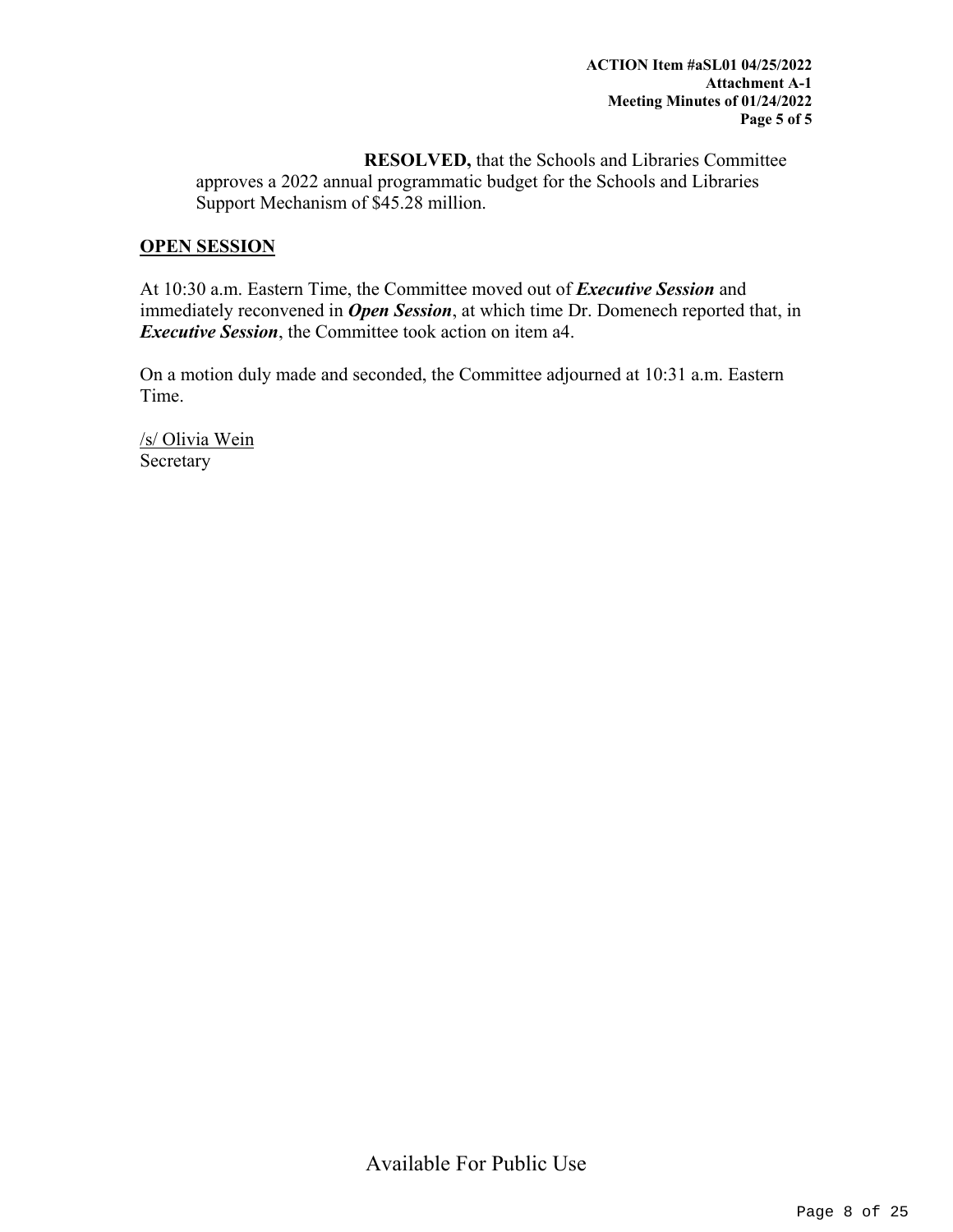#### **Universal Service Administrative Company Schools & Libraries Committee Meeting**

#### **ACTION ITEM**

#### **Approval of Schools and Libraries Support Mechanism 3rd Quarter 2022 Programmatic Budget and Demand Projection for the May 2, 2022 FCC Filing**

#### **Action Requested**

The Schools & Libraries Committee (Committee) of the USAC Board of Directors (Board) is requested to approve the 3rd Quarter 2022 (3Q2022) programmatic budget and demand projection for the Schools and Libraries Support Mechanism for submission to the Federal Communications Commission (FCC) in USAC's May 2, 2022 quarterly filing.

#### **Discussion**

On a quarterly basis, USAC is required to submit to the FCC each program's budget<sup>[1](#page-8-0)</sup> and projected demand for the upcoming quarter.<sup>[2](#page-8-1)</sup>

#### Funding Requirement

USAC estimates the 3Q2022 funding requirement for the Schools and Libraries Support Mechanism as follows:

 <sup>1</sup> *See* 47 C.F.R. § 54.715(c).

<span id="page-8-1"></span><span id="page-8-0"></span><sup>2</sup> *See* 47 C.F.R. § 54.709(a)(3).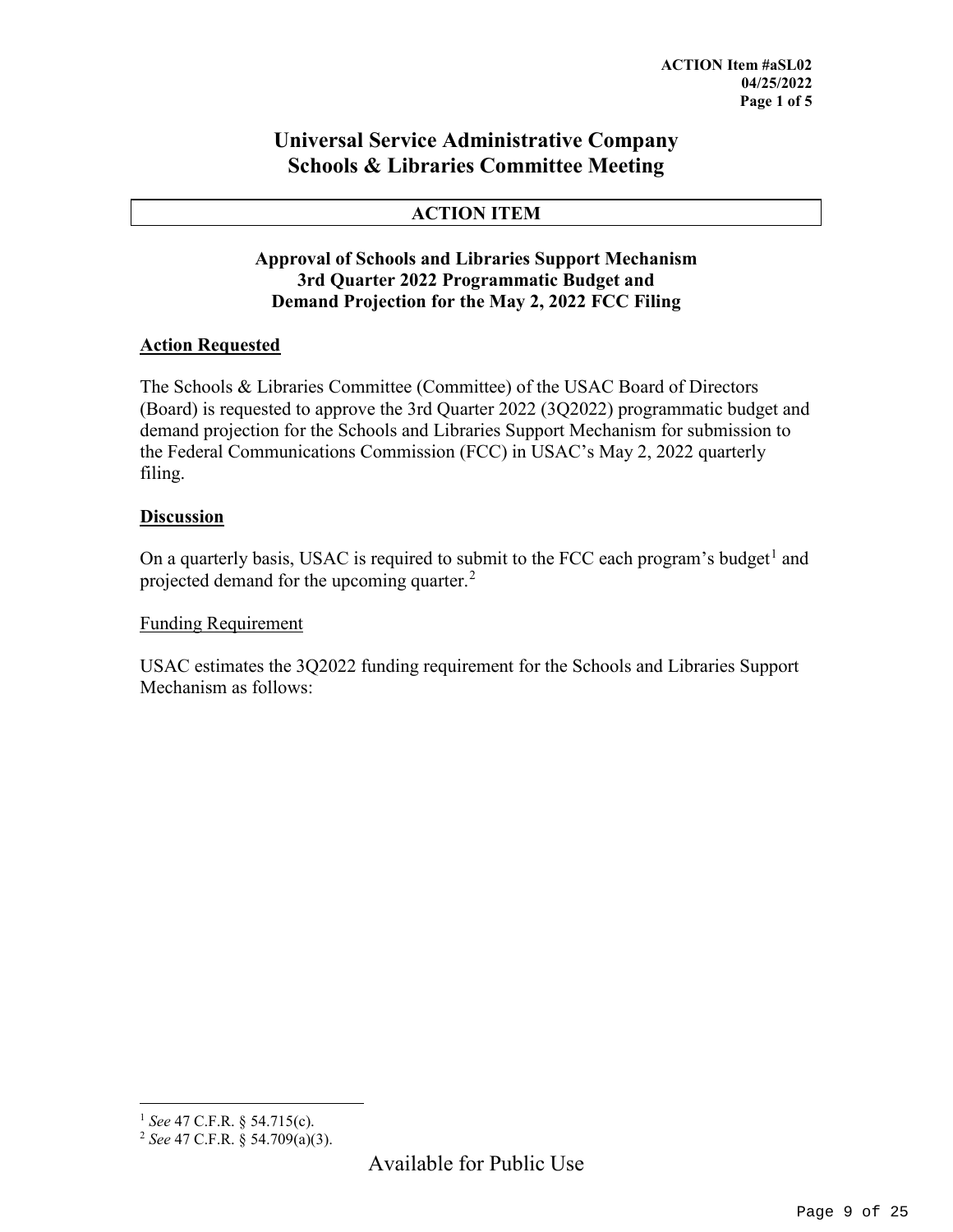|                                                                        |             | Increase/  |            |              |
|------------------------------------------------------------------------|-------------|------------|------------|--------------|
| <i>(in millions)</i>                                                   | 2Q2022      | (Decrease) | 3Q2022     | <b>Notes</b> |
| <b>Steady State:</b>                                                   |             |            |            |              |
| Program Funding Requirement                                            | \$573.39    | \$19.91    | \$593.30   | See Note 1   |
|                                                                        |             |            |            | and Table B  |
| New Requirements:                                                      |             |            |            |              |
| N/A                                                                    | 0.00        | 0.00       | 0.00       |              |
| <b>Total Program Funding</b>                                           | \$573.39    | \$19.91    | \$593.30   |              |
| Requirement                                                            |             |            |            |              |
| Prior Period Adjustments (difference between projections and actuals): |             |            |            |              |
| <b>Billings</b>                                                        | $(\$25.31)$ | \$23.28    | $(\$2.03)$ |              |
| Interest Income                                                        | (0.01)      | (0.01)     | (0.02)     |              |
| <b>Bad Debt Expense</b>                                                | (4.11)      | (1.11)     | (5.22)     |              |
| <b>Total Prior Period Adjustments</b>                                  | (S29.43)    | \$22.16    | (S7.27)    |              |
| <b>USAC Administrative Expenses</b>                                    | 19.26       | 1.70       | 20.96      | See Table C  |
| <b>Total Funding Requirement</b>                                       | \$563.22    | \$43.77    | \$606.99   |              |

Table A. Program Funding Requirement

- **Note 1:** The Program Funding Requirement represents one quarter of the total funding requirement for Funding Year 2022 of \$2,873.18 million, less \$500.00 million available to carry forward to meet demand for Funding Year 2022. *See* Table B below for additional detail.
- **Note 2**: Table B is an annual schedule that is updated once a year for the April Board meeting.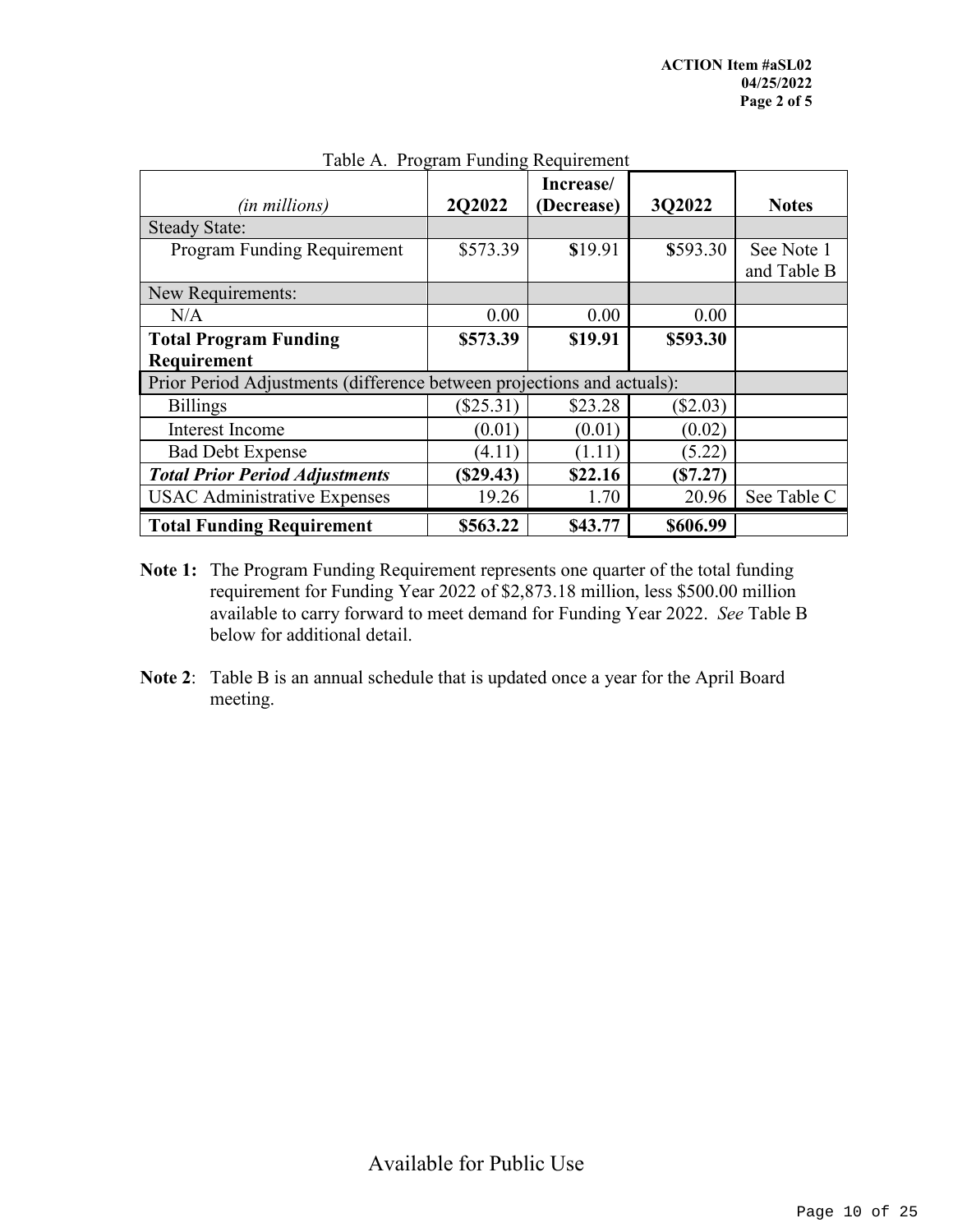| (in millions)                                              | <b>Fund Year 2022</b> |
|------------------------------------------------------------|-----------------------|
| <b>Total Requested (In Window)</b>                         | \$3,153.12            |
| Decrease for Denials/Cancellations (based on 5 yr average) | (405.51)              |
| Increase for Out of Window Apps (based on 5 yr average)    | 125.57                |
| <b>Estimated Demand</b>                                    | \$2,873.18            |
|                                                            |                       |
| <b>Less Roll Forward</b>                                   |                       |
| Available Funds from Prior Fund Year                       | \$2,873.25            |
| Disbursements                                              | (2,207.65)            |
| Reserved Funds, Net Change                                 |                       |
| a. Pending Applications to Process                         | (11.70)               |
| b. Unliquidated Obligations (ULOs)                         | (119.87)              |
| c. Appeals Reserve - USAC Appeals                          | (15.50)               |
| d. Appeals Reserve - FCC Appeals                           | (5.30)                |
| e. Unpaid Invoices                                         | (13.23)               |
| <b>Total Roll Forward</b>                                  | \$500.00              |
|                                                            |                       |
| <b>Funding Year 2022 Collection Requirement</b>            | \$2,373.18            |

Table B. Funding Year 2022 Program Funding Requirement and Roll Forward

Based on projected burn rate, USAC estimates the following 3Q2022 programmatic budget:

| rable C. Quarterly Programmatic Budget                  |                         |                         |                         |              |  |  |
|---------------------------------------------------------|-------------------------|-------------------------|-------------------------|--------------|--|--|
| (in millions)                                           | 2Q2022<br><b>Budget</b> | Increase/<br>(Decrease) | 3Q2022<br><b>Budget</b> | <b>Notes</b> |  |  |
| <b>Direct Program Costs</b>                             |                         |                         |                         |              |  |  |
| <b>Employee Expenses</b>                                | \$2.33                  | $(\$0.09)$              | \$2.24                  |              |  |  |
| <b>Professional Services</b>                            | 4.54                    | (0.40)                  | 4.14                    | See Note 3   |  |  |
| General & Administrative                                | 0.00                    | 0.00                    | 0.00                    |              |  |  |
| <b>Total Direct Program Costs</b>                       | \$6.87                  | (S0.49)                 | \$6.38                  |              |  |  |
| <b>Direct Assigned Costs</b>                            |                         |                         |                         |              |  |  |
| <b>Employee Expenses</b>                                | \$0.82                  | \$0.01                  | \$0.83                  |              |  |  |
| <b>Professional Services</b>                            | 3.09                    | 0.50                    | 3.59                    | See Note 3   |  |  |
| General & Administrative                                | 0.66                    | 0.00                    | 0.66                    |              |  |  |
| <b>Total Direct Assigned Costs</b>                      | \$4.57                  | \$0.51                  | \$5.08                  |              |  |  |
| <b>Total Direct Program &amp; Direct Assigned Costs</b> | \$11.44                 | \$0.02                  | \$11.46                 |              |  |  |
| <b>Common Allocated Costs</b>                           | \$7.82                  | \$1.68                  | \$9.50                  |              |  |  |
| <b>Total Programmatic Budget</b>                        | \$19.26                 | \$1.70                  | \$20.96                 |              |  |  |

|  |  | Table C. Quarterly Programmatic Budget |  |
|--|--|----------------------------------------|--|
|--|--|----------------------------------------|--|

**Note 3:** General & Administrative expenses include computer support & maintenance and meetings & conferences.

A comparison of actual expenditures to the budget for the three months ending March 31, 2022 is provided in **Attachment 1.**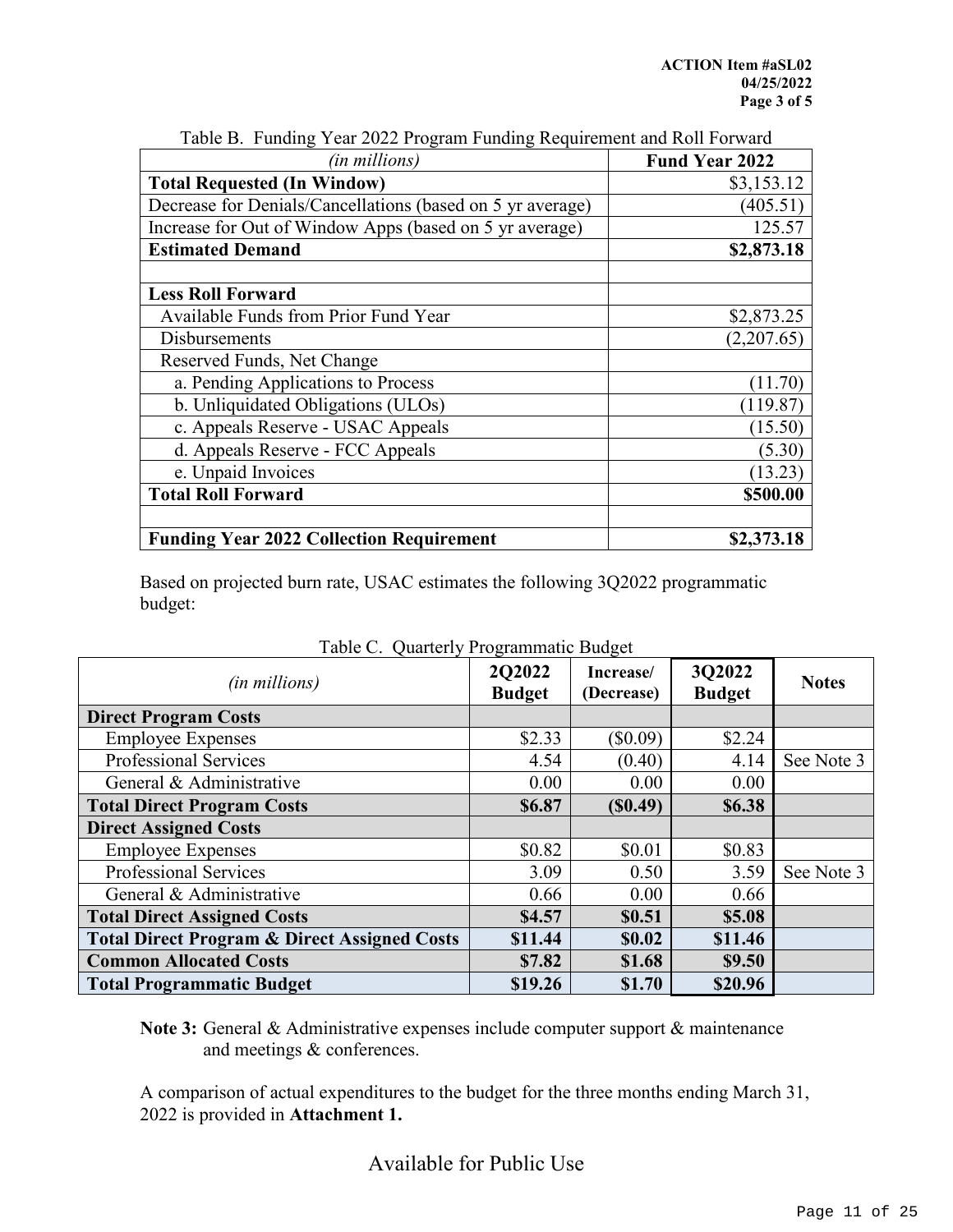#### **Recommendation**

USAC management recommends that the Committee approve the 3Q2022 budget and projection of demand as proposed.

#### **Recommended Schools & Libraries Committee Actions**

APPROVAL OF THE FOLLOWING RESOLUTIONS:

**RESOLVED**, that the USAC Schools & Libraries Committee approves a 3rd Quarter 2022 Schools and Libraries Support Mechanism direct program budget of \$11.46 million; and

**RESOLVED FURTHER**, that the USAC Schools & Libraries Committee directs USAC staff to submit a collection requirement of \$11.46 million for Schools and Libraries Support Mechanism administrative costs in the required May 2, 2022 filing to the Federal Communications Commission on behalf of the Committee; and

**RESOLVED FURTHER**, that the USAC Schools & Libraries Committee, having reviewed at its meeting on April 25, 2022 the 3rd Quarter 2022 Schools and Libraries Support Mechanism demand estimate of \$606.99 million, hereby directs USAC staff to proceed with the required May 2, 2022 filing to the Federal Communications Commission on behalf of the Committee. USAC staff may make adjustments if the total variance for the Schools and Libraries Support Mechanism is equal to or less than \$10 million, or may seek approval from the Committee Chair to make adjustments if the total variance is greater than \$10 million, but not more than \$15 million.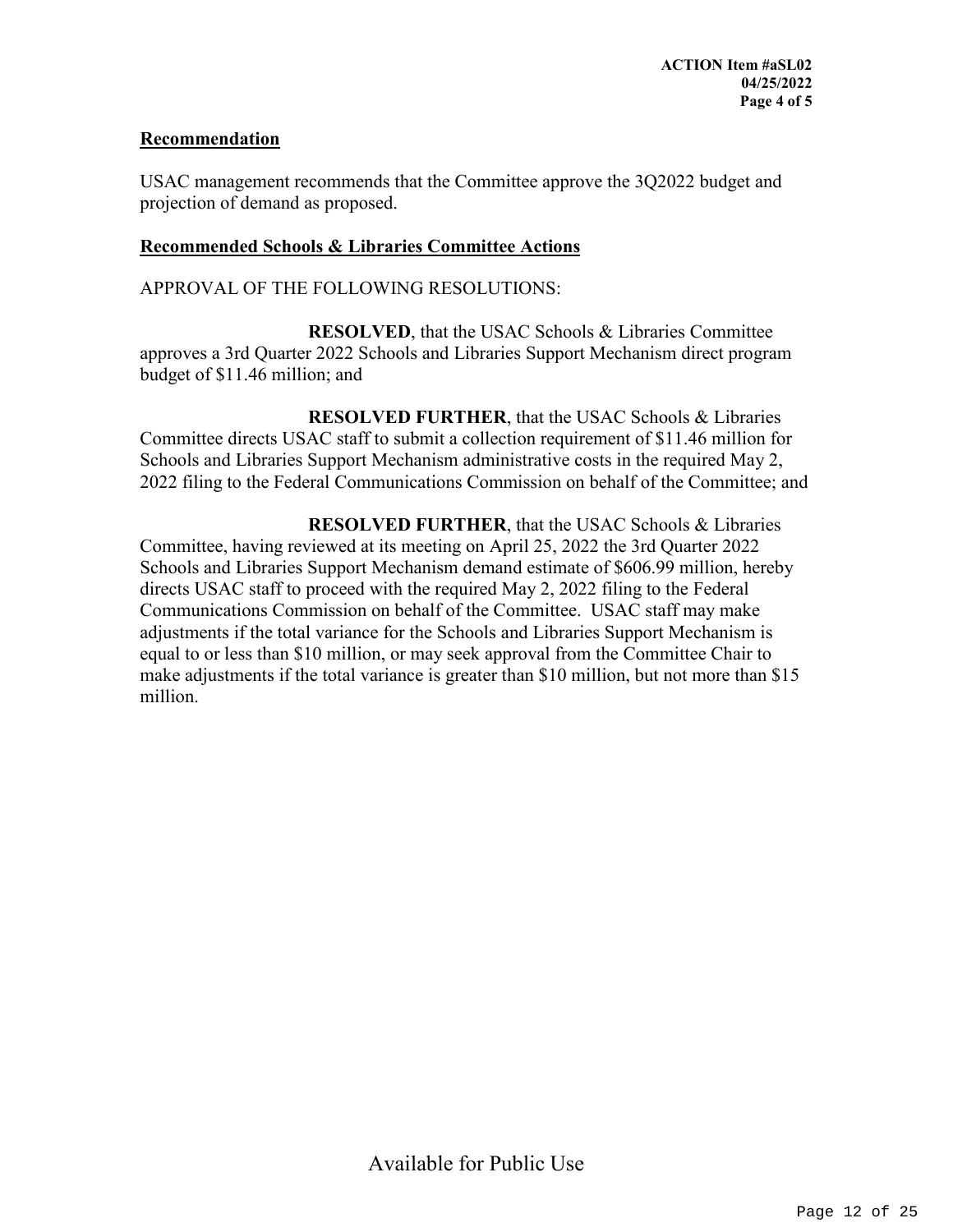#### **ATTACHMENT 1**

#### **Schools and Libraries Administrative Costs and Headcount** Comparison of Actual Expenditures and Headcount to the Budget for the Three Months Ending March 31, 2022

|                                                         | <b>FTE</b>    | <b>FTE</b>    | <b>FTE</b> | <b>YTD</b>    | <b>YTD</b>    |          |
|---------------------------------------------------------|---------------|---------------|------------|---------------|---------------|----------|
| $(S$ in millions)                                       | <b>Actual</b> | <b>Budget</b> | Variance   | <b>Actual</b> | <b>Budget</b> | Variance |
| <b>Direct Program Costs</b>                             |               |               |            |               |               |          |
| <b>Employee Expenses</b>                                | 54            | 65            |            | \$1.78        | \$2.18        | \$0.40   |
| Professional Services (Note 4)                          |               |               |            | 2.09          | 3.96          | 1.87     |
| General & Administrative (Note 5)                       |               |               |            | 0.00          | 0.00          | 0.00     |
| <b>Total Direct Program Costs</b>                       |               |               |            | \$3.87        | <b>\$6.14</b> | \$2.27   |
| <b>Direct Assigned Costs</b>                            |               |               |            |               |               |          |
| <b>Employee Expenses</b>                                | 18            | 18            | $\theta$   | \$0.65        | \$0.81        | \$0.16   |
| Professional Services (Note 4)                          |               |               |            | 2.51          | 3.33          | 0.82     |
| General & Administrative (Note 5)                       |               |               |            | 0.41          | 0.63          | 0.22     |
| <b>Total Direct Assigned Costs</b>                      |               |               |            | \$3.57        | \$4.77        | \$1.20   |
| <b>Total Direct Program &amp; Direct Assigned Costs</b> | 72            | 83            |            | \$7.44        | \$10.91       | \$3.47   |
| <b>Common Allocated Costs (Note 6)</b>                  |               |               |            | \$7.42        | \$7.43        | \$0.01   |
| <b>Total Programmatic Budget</b>                        |               |               |            | \$14.86       | \$18.34       | \$3.48   |

- **Note 4:** Direct Program Professional Services include business process outsourcing (BPO) and Project Management Office **(**PMO) contracts. Direct Assigned Professional Services include E-Rate Productivity Center (EPC) operations & maintenance, beneficiary & contributor audit program audits, and IT contract labor.
- **Note 5:** General & Administrative expenses include computer support & maintenance, printing & postage, and meetings & conferences.
- **Note 6:** Common costs include costs not directly attributable to a program and are allocated based on the Cost Allocation Methodology, which allocates costs based 50% on direct program costs in the prior year and 50% on program demand in the prior year. Actual common allocated costs reflect a reduction for costs allocated to the appropriated programs.

Available for Public Use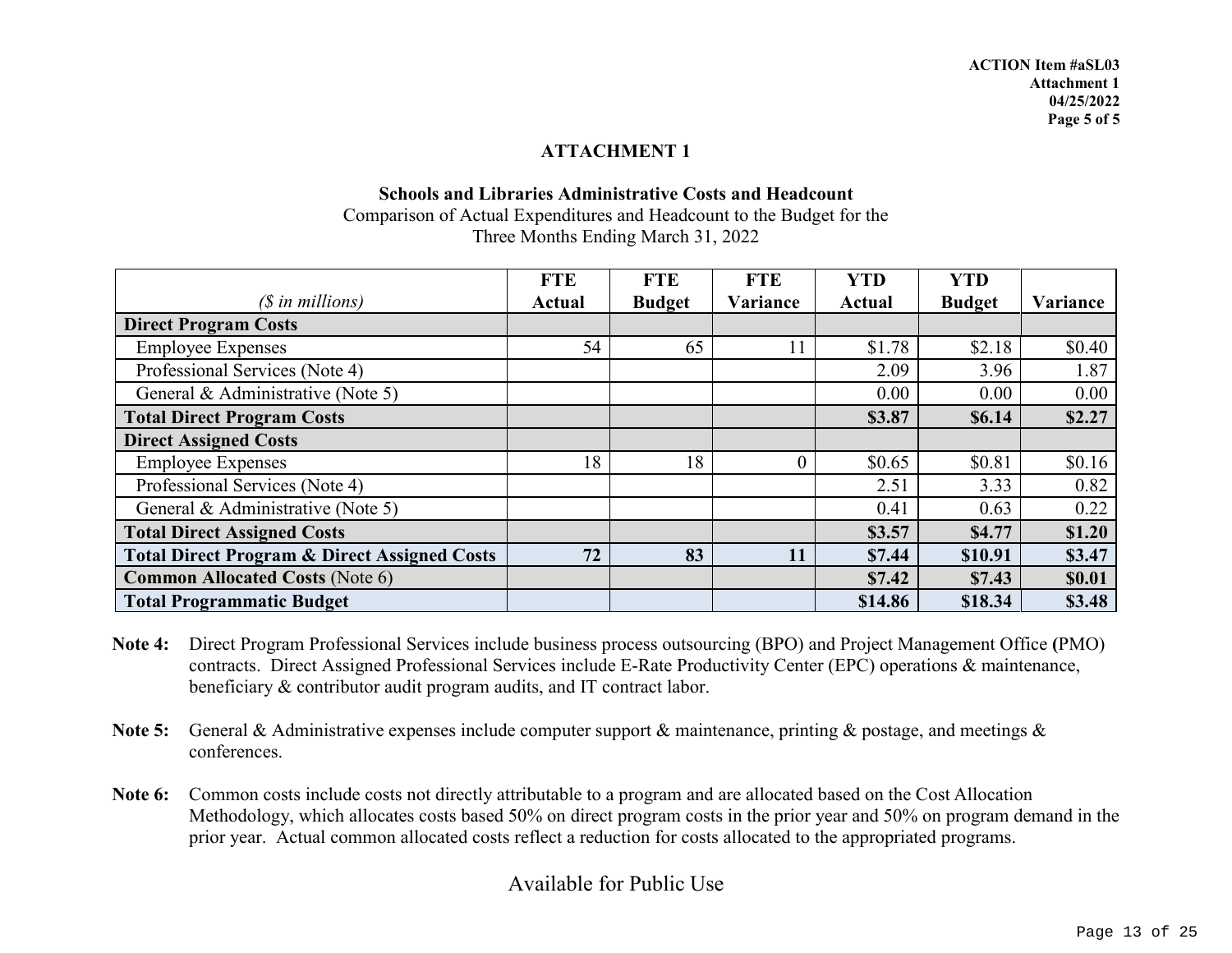

Available for Public Use

### **Schools & Libraries Committee Meeting** E-Rate Business Update

*Open Session*

April 25, 2022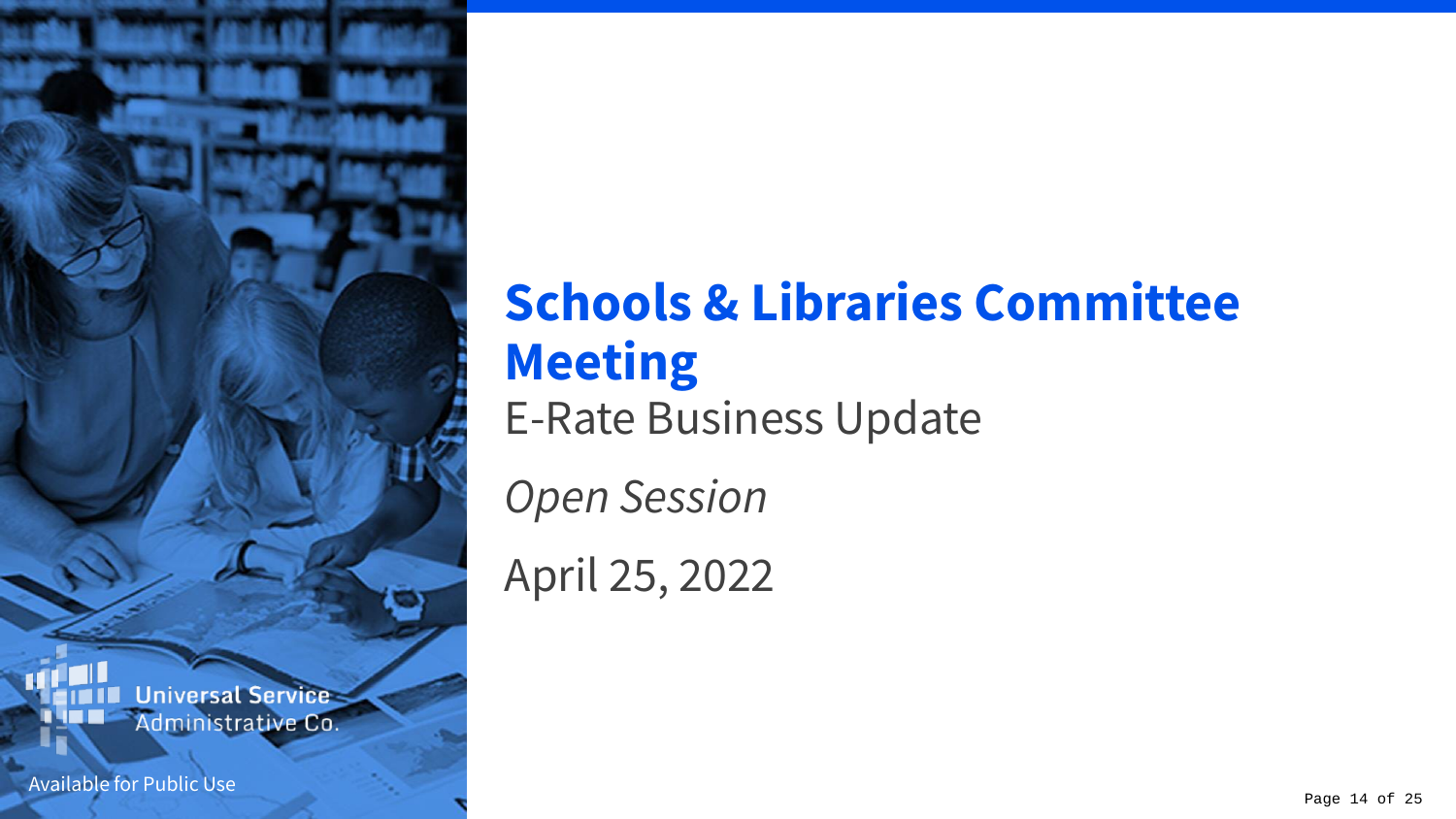### **Agenda**

- Accomplishments
- Funding Year 2022 Filing Window Overview
- Roadmap
- Appendix A: Metrics
- Appendix B: Glossary of Terms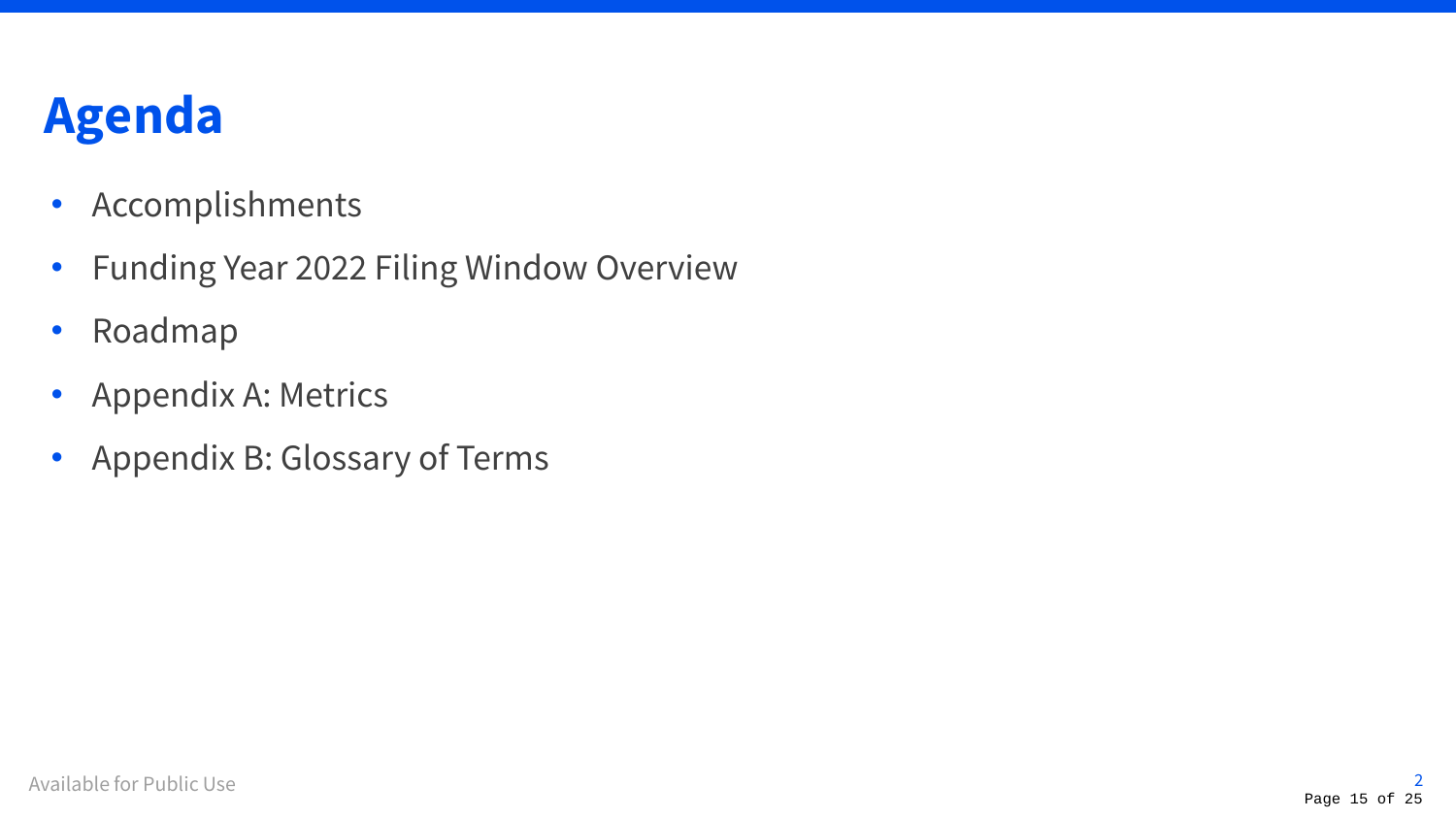### **Accomplishments**

- Successfully closed the FY 2022 application filing window on March 22, 2022.
	- Successfully opened and closed window between January 12 and March 22, 2022.
		- FCC extended FCC Form 471 filing deadline for New Tribal libraries to May 26, 2022.
	- 34,849 applications received requesting \$3.153 billion.

| <b>Application Type</b>       | Received | <b>Dollars Requested</b><br>(millions) |
|-------------------------------|----------|----------------------------------------|
| <b>C1 Applications</b>        | 22,602   | \$1,642                                |
| <b>C2 Applications</b>        | 12,247   | \$1,511                                |
| <b>Fiber Applications</b>     | 976      | <b>\$214</b>                           |
| <b>Consortia Applications</b> | 1,596    | \$364                                  |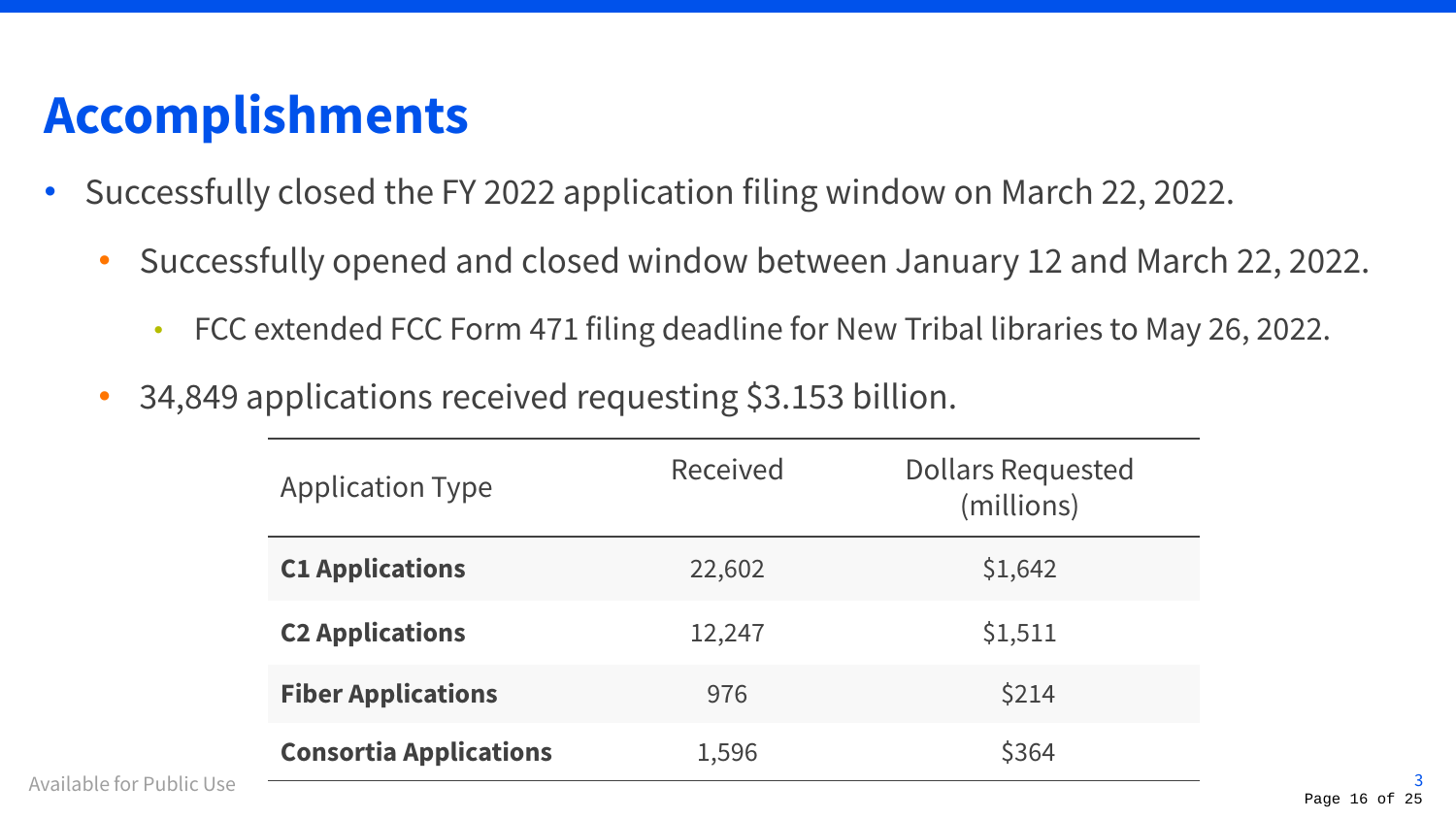# **Accomplishments (Continued)**

- FY 2021 Administration
	- Over \$3.04 billion requested; \$2.97 billion reviewed as of March 31, 2022.
		- Cumulative commitments through 1Q2022 total \$2.63 billion for 36,213 applications.
- Training & Outreach
	- USAC conducted three online office hours webinars for FY 2022 in January covering eligible services, competitive bidding, and service provider selection and the FCC Form 471. The webinars were targeted to attendees from beginners to experienced participants.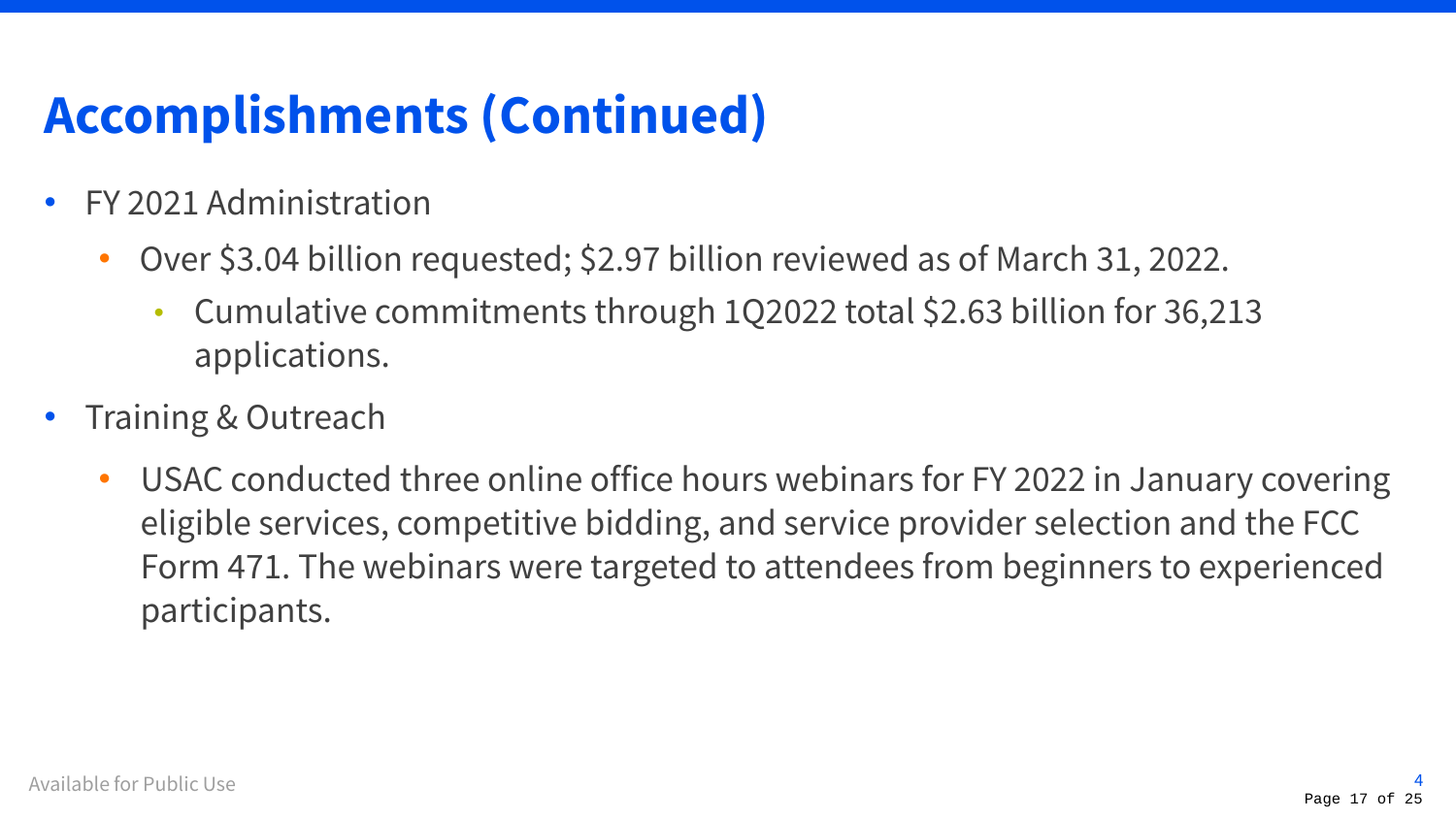# **Accomplishments (Continued)**

- Training & Outreach (Continued)
	- USAC held a five-part training series for Tribal participants, including new Tribal libraries, in February and March 2022 to help them learn about the program and apply for funding.
		- USAC created an E-Rate Program Registration checklist for new entities entering the program and an FCC Form 471 submission checklist to help applicants submit requests for funding.
		- Additional training sessions for Tribal participants are planned for April and May 2022.
- Authorized disbursements of \$504.5 million for all funding years in 1Q2022 compared with \$501.8 million in 1Q2021.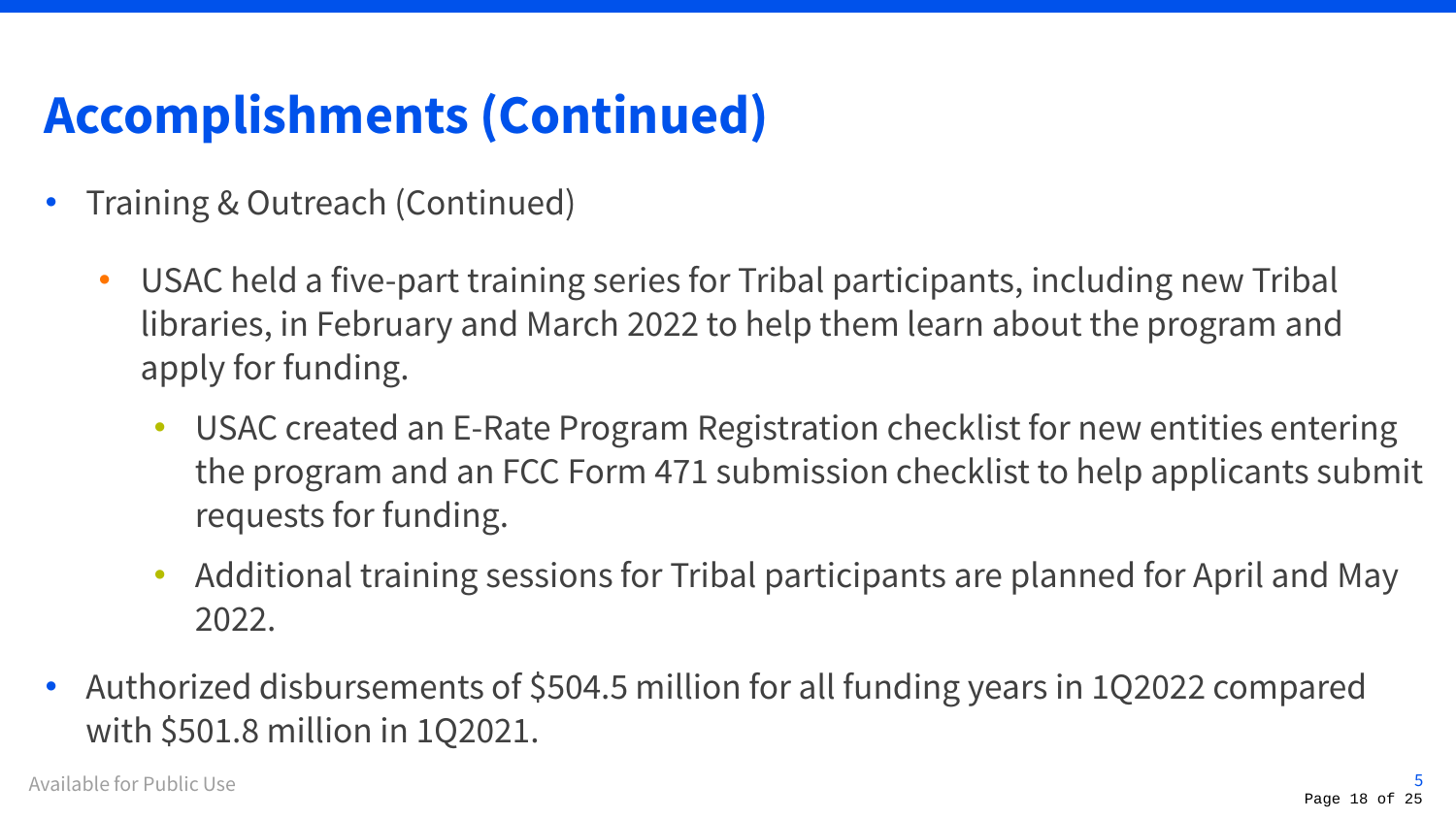### **FY 2022 Filing Window Overview**

- Requested dollars increased 4% compared to FY 2021 at window close.
	- Category One (C1) requests fell by 2.3% and demand fell by 5.3%.
		- Cost per megabit of broadband bandwidth continues to drop each year.
	- Category Two (C2) requests fell by 7.9%, but demand increased by 9.6%.
		- Demand for C2 has trended up over past five years, as applicants request higher bandwidth speeds.
- Although the number of billed entities decreased, the recipients of service increased slightly in FY 2022.

**Requested Dollars (billions)**  $$3.04$   $$3.15$   $4.0\%$ **Applications Submitted** 35,572 34,849 -2.0% **Funding Requests** 57,618 54,491 -5.4% **Billed Entities** 21,007 20,884 -0.6% **Recipients of Service** 131,298 131,662 0.3%

FY2021 FY2022 % Change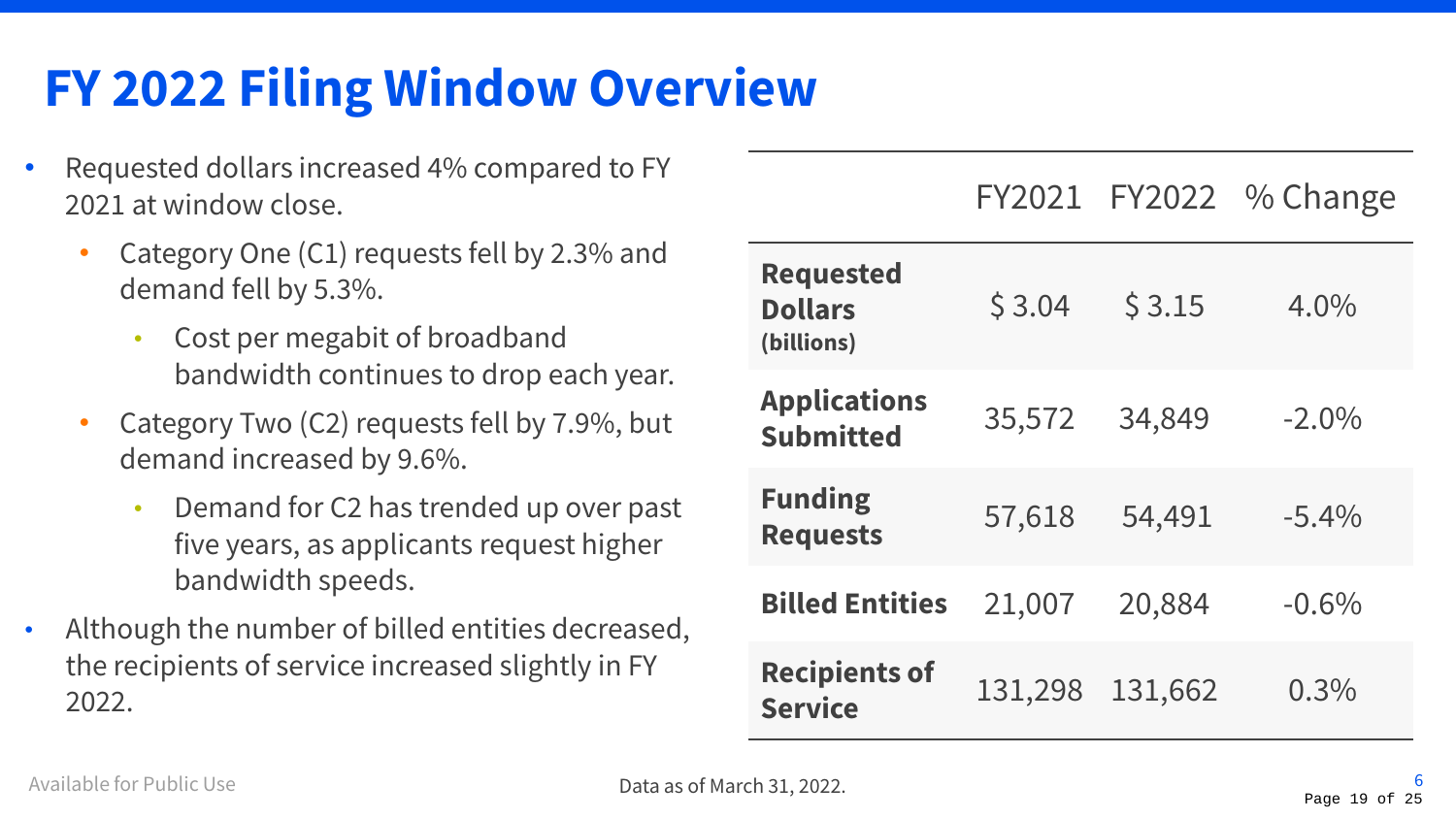### **Roadmap**

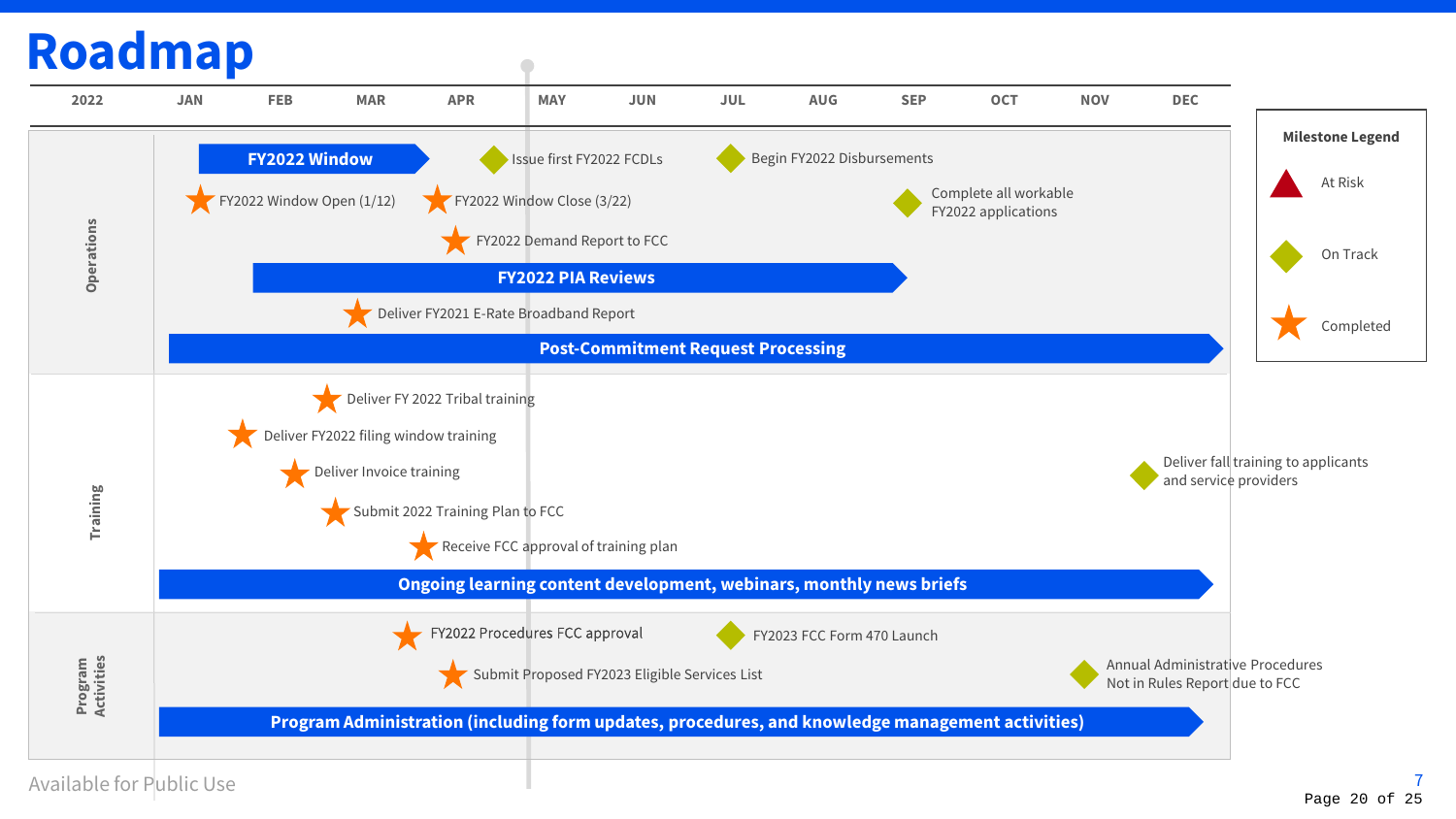# **Appendix A: Metrics**

E-Rate Pre-Commitment (Calendar year snapshot as of March 31, 2022)

|           |      |                          | Q <sub>1</sub>  | Q <sub>2</sub>  | Q <sub>3</sub> | Q <sub>4</sub> | <b>Total</b>    |                |        |
|-----------|------|--------------------------|-----------------|-----------------|----------------|----------------|-----------------|----------------|--------|
| Requested | 2022 | Demand                   | 34,850          |                 |                |                | 34,850          |                |        |
|           |      | <b>Requested Dollars</b> | \$3,153,129,430 |                 |                |                | \$3,153,129,430 |                |        |
|           | 2021 |                          |                 | Demand          | 35,793         | 605            | 21              | $\overline{7}$ | 36,426 |
|           |      | <b>Requested Dollars</b> | \$3,039,674,573 | \$69,401,621    | \$896,679      | \$504,080      | \$3,110,476,953 |                |        |
|           |      | Avg. Days Outstanding    | 391             | 352             | 241            | 143            | 391             |                |        |
| Committed | 2021 | Reviewed Apps.           |                 | 29,141          | 5,531          | 1,325          | 35,997          |                |        |
|           |      | <b>Reviewed Dollars</b>  |                 | \$1,582,207,194 | \$910,065,718  | \$341,993,410  | \$2,834,266,322 |                |        |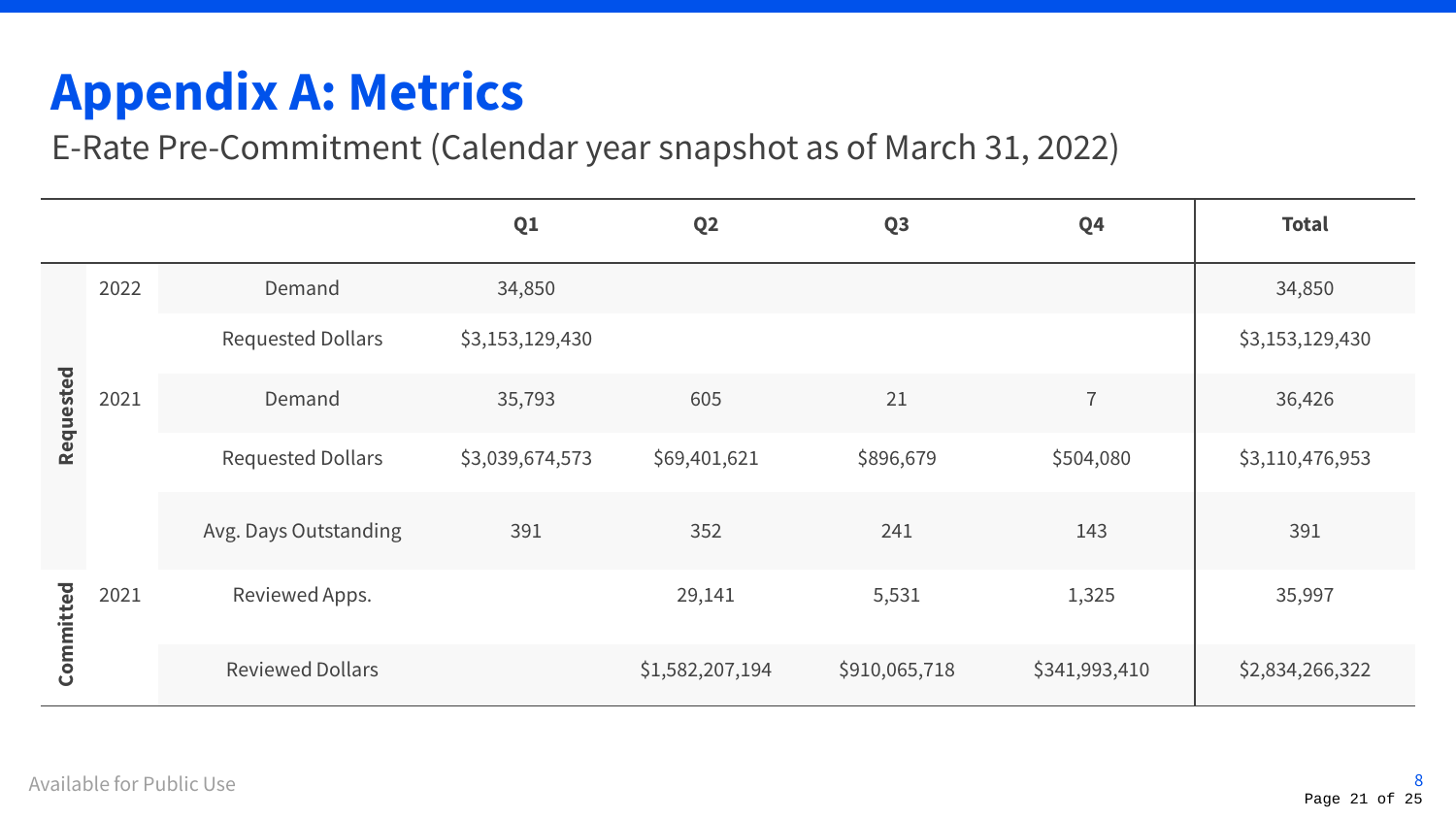# **Appendix A: Metrics (Continued)**

E-Rate Post-Commitment (Calendar year snapshot as of March 31, 2022)

|                              |      |                        | Q1 | Q <sub>2</sub> | Q <sub>3</sub> | Q <sub>4</sub> | <b>Total</b>  |
|------------------------------|------|------------------------|----|----------------|----------------|----------------|---------------|
| Submitted                    | 2021 | <b>Invoice Counts</b>  |    | 263            | 25,653         | 44,600         | 70,516        |
|                              |      | <b>Invoice Dollars</b> |    | \$9,666,651    | \$229,896,190  | \$328,120,821  | \$567,683,662 |
| <b>b</b> ss.<br><b>Disbu</b> | 2021 | <b>Invoice Counts</b>  |    | 179            | 23,431         | 43,030         | 66,640        |
|                              |      | <b>Invoice Dollars</b> |    | \$0            | \$143,548,192  | \$281,124,894  | \$424,673,086 |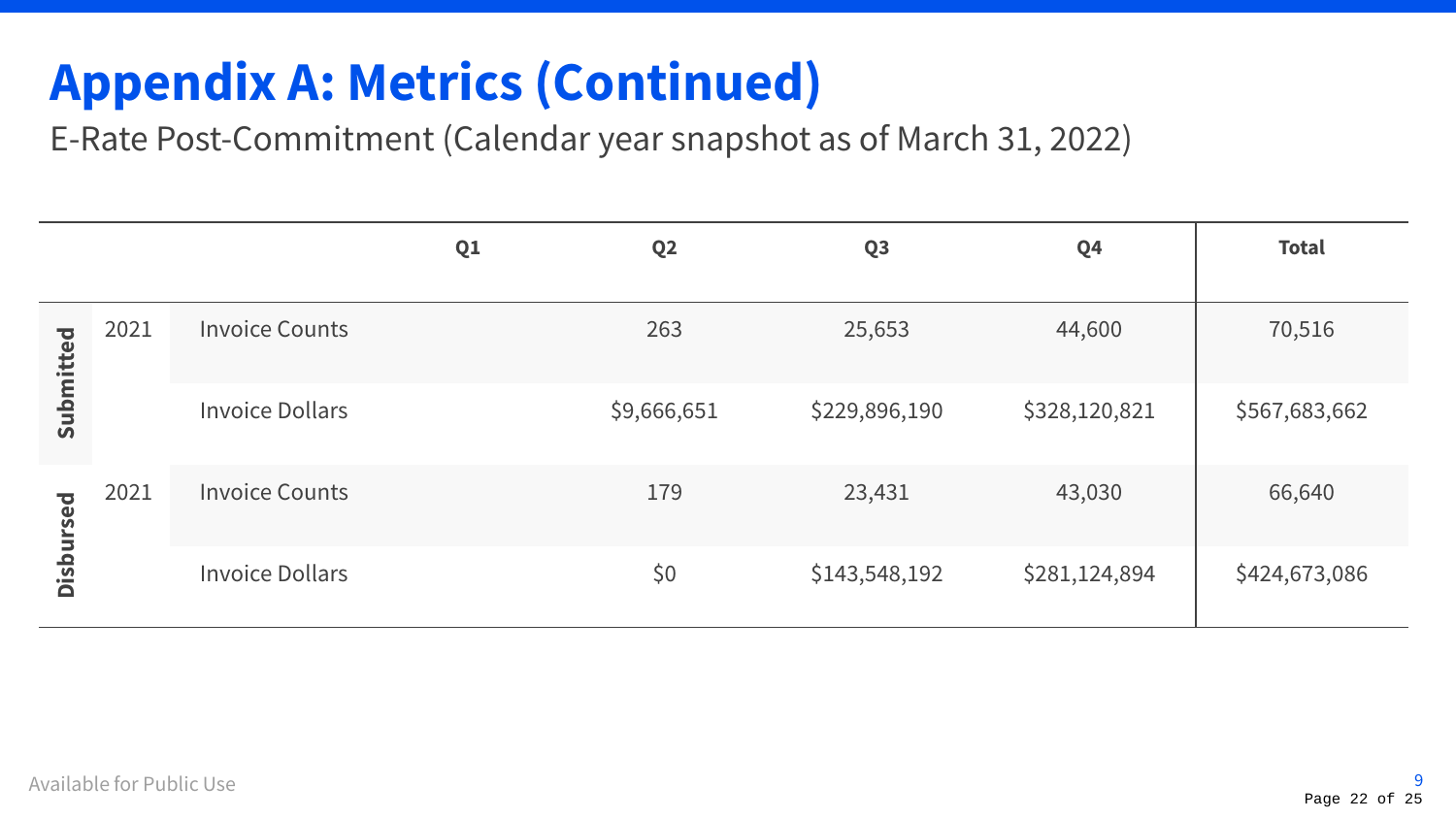# **Appendix B: Glossary of Terms**

| Term           | Definition                                                             |
|----------------|------------------------------------------------------------------------|
| <b>BEAR</b>    | Billed Entity Applicant Reimbursement (FCC Form 472)                   |
| <b>BMIC</b>    | <b>Basic Maintenance of Internal Connections</b>                       |
| C <sub>1</sub> | Category One services (Data transmission and Internet access services) |
| C <sub>2</sub> | Category Two services (Internal connections, BMIC, MIBS)               |
| <b>EPC</b>     | <b>E-Rate Productivity Center</b>                                      |
| <b>FCDL</b>    | <b>Funding Commitment Decision Letter</b>                              |
| <b>FRN</b>     | <b>Funding Request Number</b>                                          |
| <b>FY</b>      | <b>Funding Year</b>                                                    |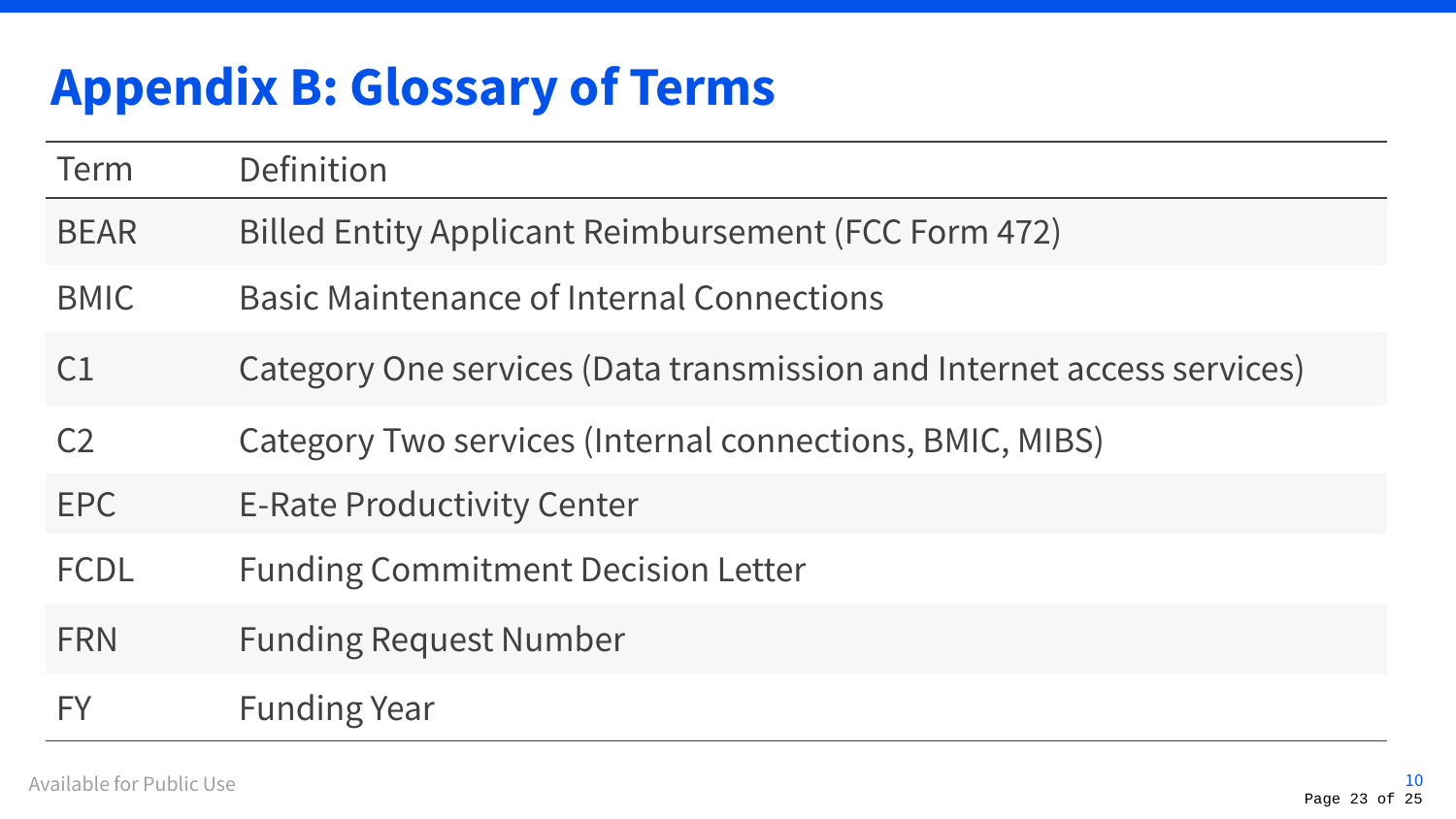### **Appendix B: Glossary of Terms (Continued)**

| Term        | Definition                                           |
|-------------|------------------------------------------------------|
| C           | <b>Internal Connections</b>                          |
| <b>MIBS</b> | <b>Managed Internet Broadband Services</b>           |
| <b>SPAC</b> | Service Provider Annual Certification (FCC Form 473) |
| <b>SPIN</b> | Service Provider Identification Number               |
| <b>UAT</b>  | <b>User Acceptance Testing</b>                       |